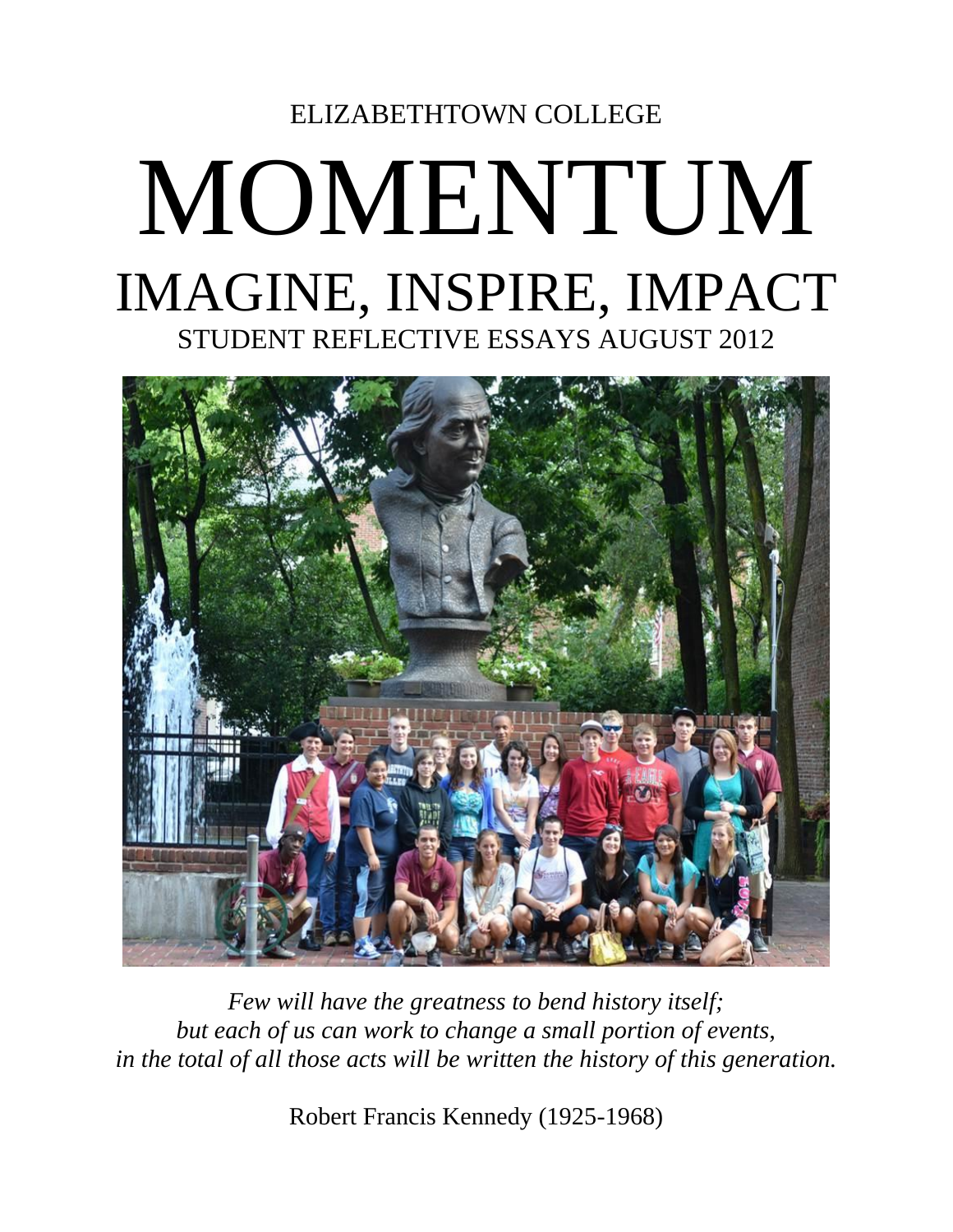Have you ever wondered how a first generation student feels going to college? The fear and excitement running through their blood? The loneliness they must feel because they are the first in their families to go? I do; I understand and relate. I am a first year generation college student and thanks to Momentum, I do not feel like one anymore.

I imagined many times before what Momentum would be like. Would it break me and make me want to go home, or inspire me to become a better scholar? The program has had a strong influence on me. I wish to be able to impact other just like I was impacted. Momentum helps first year students become familiar with the campus and professors. At first I imagined was a pile of homework for each class the program offered. I was excited but nervous at the same time. I did not want to be overwhelmed by the work, but I had a sense it would be hard. Everyone says college work is so much harder than high school work. So I imagined myself struggling with the assignments. For some reason, I was overwhelming myself with my thoughts.

Thinking back on my experience a lot of classes inspired me from morning meditation to the book club at the end of the day. Meeting some professors inspired me to go to all my classes every day. I feel inspired as a Latina to finish college and to set a path for my fellow Latinos following my steps. I learned how to look for help when I need it and I am inspired to do so.

Momentum strongly impacted me with everything it offers. All the classes, professors, Kinesis, and activities have impacted me in a way making me want to impact others. I want to be a Kinesis so I can impact the new Momentum students. I also want to give back to the campus but still have not planned it all out yet. Because of the Momentum program these past ten days I have imagined myself not struggling very much in my classes. I will acquire the resources to help me. Going through the Momentum program, I am inspired to try my hardest and finish college so those following me in pursuing a career, can have a path to follow. I would like to give back to the people and community who have helped me so much. The way I want to impact is by setting an example for those who follow.

- *Katherine Maldonado; Lancaster, Pennsylvania*

Because of Momentum Program, these past 10 days I have imagined myself years from now as a writer for National Geographic Magazine, reporting to the world of the untold stories of people in poverty, war and injustice. I have been inspired to do anything I can set my mind to, as Professor Benowitz instructed us. And I am determined to set my mind to conquering fear with the purpose to live my life to its fullest.

\*\*\*

At our discovering Your Strengths, Talents, and Gifts Workshop, Professor Benowitz addressed myself and my fellow Momentum peers and asked who is not scared of anything or anyone. I was the only one to raise my hand -- instantly placing me in the unwanted center of the floor's attention. My bold replay was that I had learned there was nothing so bad in life that I could not handle.

The Momentum Program has taught me this confidence. I tell myself I am not afraid of anything. Maybe another girl would not leave comfort to travel two thousand miles for a college where she did not know a soul. But I did because I wanted to learn courage.

New experiences, new risks, new challenges –-- whether a cinnamon challenge or a weight lifting challenge or a game of table tennis- are what give me fire and motivation to live life without fear.

Have I experienced much fear? Undoubtedly, my life has led me down more deep dark tunnels than you would care to hear and many many more than I would care to recall. But the maturity and strength that I have learned from these experiences fighting my own dragons may have lost me a childhood or comfort or any claim to the word normal. But they have taught me what it means to be brave in a fearful world. My titan armor is strong enough to deflect any sharp poisonous tongues you wag at me. Because even if it leaves a bruise, I know that it cannot pierce my strong will.

Now in truth, I do feel fear. I may not admit it to any opponent, to any friend, or even to myself. To prepare for Momentum we were asked to read *Inspirations: Selections from Classic Literature*. In this book, Like Sun-Tzu says in *The Art of War*, "[My] victory is Flawless because it is Inevitable; [I] vanquish an already defeated enemy." Fear is the enemy and if I tell myself that my victory over fear is undeniable; then, inevitable it shall be.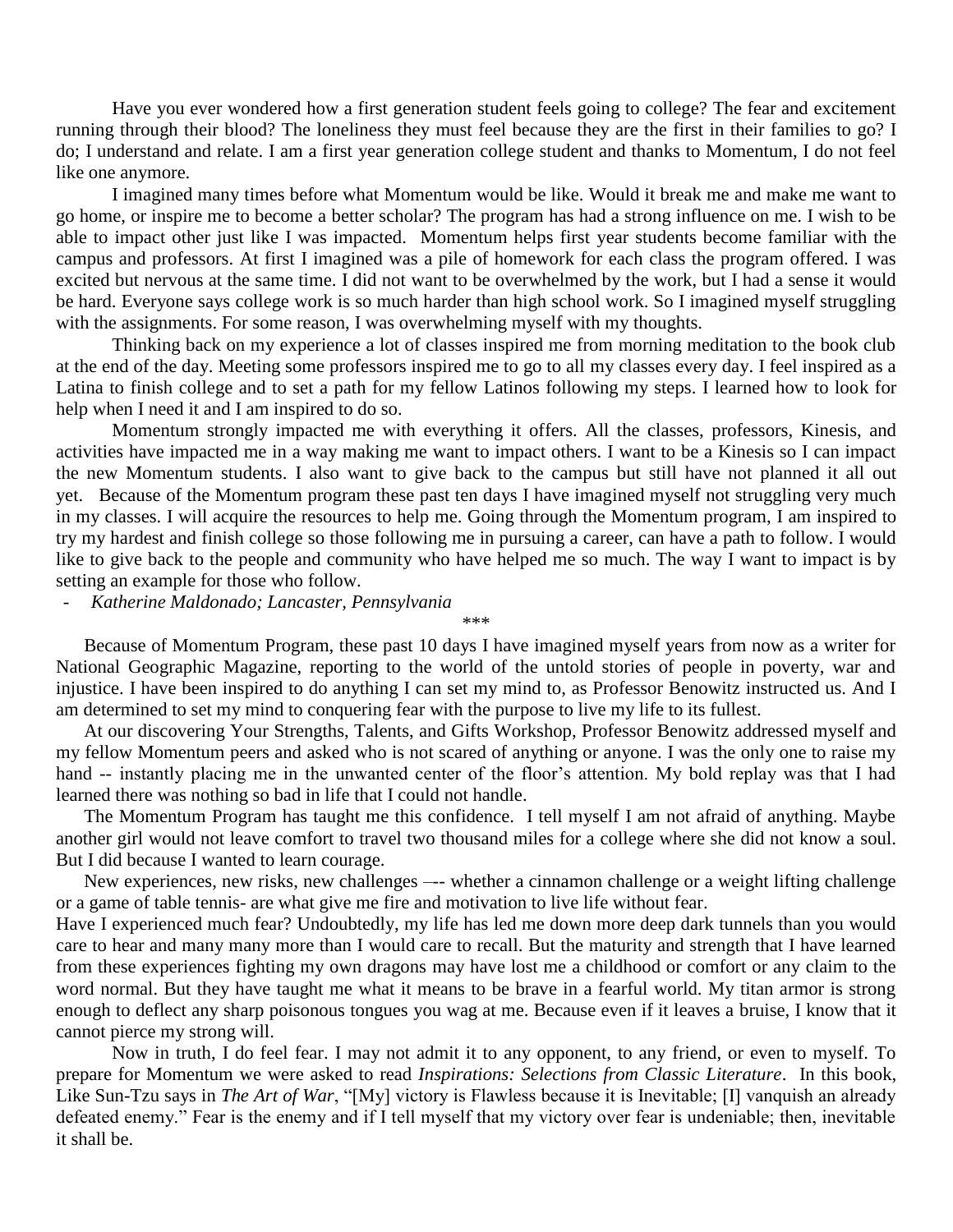In traveling the world as a reporter for National Geographic Magazine, my impact will be the lives I am going to change for the better. Because of someone taking the time to tell me their story, I will be able to do what I love and write --- to make their lives and the world a better place.

- *Mary Clyne: Thousand Oaks, California*

My experience with the Momentum Program has been an experience of great challenge. The Momentum program has been a very positive experience and I am very happy I decided to apply for this program.

\* \* \*

I stepped onto the soil of Elizabethtown College with one field of study in mind, and I thought nothing was ever going to be able to change my mind. My intended major is History but after sitting through the Political Science session about who gets what, when and how I began to question what my true passion is. I also really enjoyed Professor Benowitz's talk about social etiquette under the subject of Sociology. As much as I love History and understanding the world around me, I am much more passionate about understanding cultures, and the people in them. I want to understand people in all aspects of life and why the world seems to be unfairly distributed. I want to travel the world doing mission work and to study different cultural groups within different types of areas and try to understand why society tries so hard to fit into social norms regardless of age, gender, or race. I have come to this conclusion after only eight days of contemplating about my future, and what I really want out of life because of my experience here so far.

This week because of Momentum I have imagined there is so much more to life than what I always assume is going to happen instead of deciding to let other people's past decisions determine my future. I have been inspired to ask questions and to challenge the unknown. During either my sophomore or junior year I would like to study abroad in one of the most homogenous countries in the world, Japan and experience life in a completely different setting after taking a few semesters of Japanese. Finally, I would like to make an impact on this small campus and in other peoples' lives by simply being here. By being myself and showing my true colors to everyone around me, little by little I will make a small dent in the lives of those I pass each and every day by challenging others to every once in a while do something you would not normally do, and move outside of your comfort zone.

- *Diarra Molock; Fort Washington, Maryland*

\*\*\*

Imagine, inspire, impact. These three beautiful words ringing in my ear serve as the purpose of the Momentum Program. If ever the question arises as to if the program should remain, I say, with all of my heart, yes!

The Momentum Program has given me insight into college life which now puts me ahead of the average incoming freshman. Without it, I would be a neophyte to college life. With it, I am superior to the norm, diving into freshman year with an enriched intellectual mind. If one would ask how the actual program compared to the anticipated one imagined in my mind, I would say how the actual program reached far above my expectations!

Meeting with professors and librarians to discuss "What the Best Writers Do" or the cultural values in a Japanese anime were certainly not on my projected list of activities. Nonetheless, I would not like to have spent my time any other way.

The program was and always will be a success because it pushes first year students to become the best people they can be in the classroom and as human beings.

One of my favorite classes was Inspirational Meditation, for it brought out the life and joy hidden in my mind by acts of humbling myself to humans and nature. Listening about the relationship between Sociology and Psychology was also very intriguing and tugged at my mind to learn more on the subject.

Knowing there are so many professors, teachers, and fellow students willing to take time out of their day throughout this past week to give me enjoyment, curiosity, and knowledge on multiple subjects is inspiring and humbling. Not only have the people mentioned above asserted themselves this past week to help me, but they will always be there for me whenever I need a mentor or a friend; this is truly comforting.

I have made lasting relationships here and connections which will not be broken. I anticipated this program was going to give me a needed edge regarding academics and opportunities, but I could not have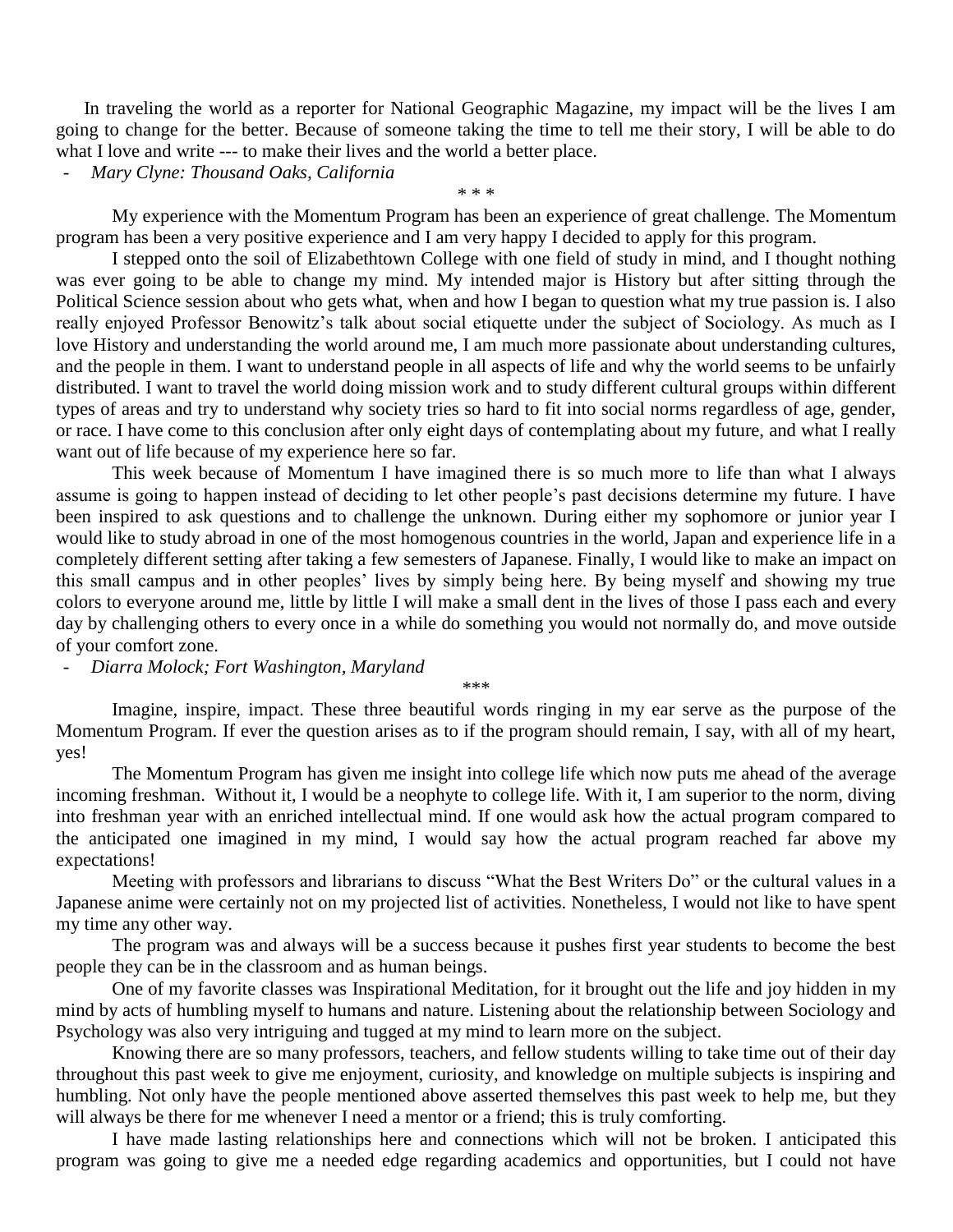imagined how worthwhile this program would be until now. I give thanks for all who support and give up their time for this program; the students involved are truly grateful! With appreciation.

- *Ashley Cox; Mountville, Pennsylvania*

\*\*\*

The summer after high school graduation was likely one of the last times we had to hang out with our high school friends, so why would an 18 year old leave a carefree summer to move into college ten days early? Because nothing worth doing ever came easy. The positive impacts the Momentum program have had on me are immeasurable. This program has helped me discover my passions, created numerous friendships, and will leave us miles ahead of all the other incoming freshman.

Firstly, it is important to make clear how Momentum was fun. The environment and the feeling of this program is one thing which really sets it apart. It did not feel like a high school classroom. Everyone was on an even playing field. There was an unspoken connection I felt with every other student knowing that we are all first generation college students from approximately the same financial background. I was not afraid to be open with them because I knew they were going through the exact same thing; I was not afraid of being judged.

One of the things almost every kinesis and staff member told me was to keep an open mind and to think the best of every situation and every person. I have always thought of myself as an open-minded and positive person but after some self-reflection I realize I may need more practice. There were more than a few times when I anticipated a seminar to be boring and without fail those were always the most riveting and enjoyable.

I entered Elizabethtown College undecided on a major and completely in the dark with what I wanted to pursue in my life. This was the case until I was given the painfully obvious advice to just ask myself what I would do I really want to do with my life. What am I passionate about? That is how I realized my passion for nutrition and fitness can be a career too!

After participating in the Momentum program this week, I have made the decision to change my intended major. My hope is to switch to a double major in music and psychology. I came to the realization that I need to pursue the areas of study that I love, and that come easiest to me.

What are life experiences without people to share it with? Over the course of these ten days I feel like I have establish many bonds and friendships I know will last a long time, well after the Momentum program ends. The reason behind many of the friendships was because of forced seating. We were required to sit next to people we had not previously sat next to. I do not like to admit this flaw of character but I do not know if I would have gone out of my way to converse with some of those people under different circumstances. Yet, the people I have met here are some of the most upstanding people I know and I am sure any of them would be there for me in a pinch, just as I would be for them.

The overall message of Momentum was to explore the three "I's" – Imagine, Inspire, and Impact. Because of the momentum program these past ten days I have imagined myself as a nutritionist and personal trainer, helping others better their life. I have imagined a healthier more physically fit student body. I have been inspired to be a catalyst for change, a harbinger of campus and community-wide transformation. My impact will be that of a more health conscious student body.

- *Erik Cianci; Woodstown, New Jersey*

\*\*\*

After graduation, I was so happy to be out of high school and it felt like I never had to go to school again! Then August 14<sup>th</sup> came around in no time. When I got to campus, I was terrified. I knew absolutely nobody, and I did not plan on making friends either. This program has really impacted my thoughts on college, careers, and my life in general. Behind all of the lectures, was a subliminal message of integrity and all people are born equal. No matter what race, religion, ethnicity, or condition, everyone has the same rights and values as one another, not even depending on one's socioeconomic standings in class or wealth.

The beginning of each day in the BLR taught us to cleanse our spirits and enter the day with an open mind before we went off into our routine. I centered my thoughts and realized how much I take for granted and how much I can change my future endeavors by changing my ways. We learned the three R's: Respect, Restraint, and Responsibility. You have to have respect for yourself and your values before you can have respect for others and theirs. This also fits into restraint, taking care of issues without causing conflict with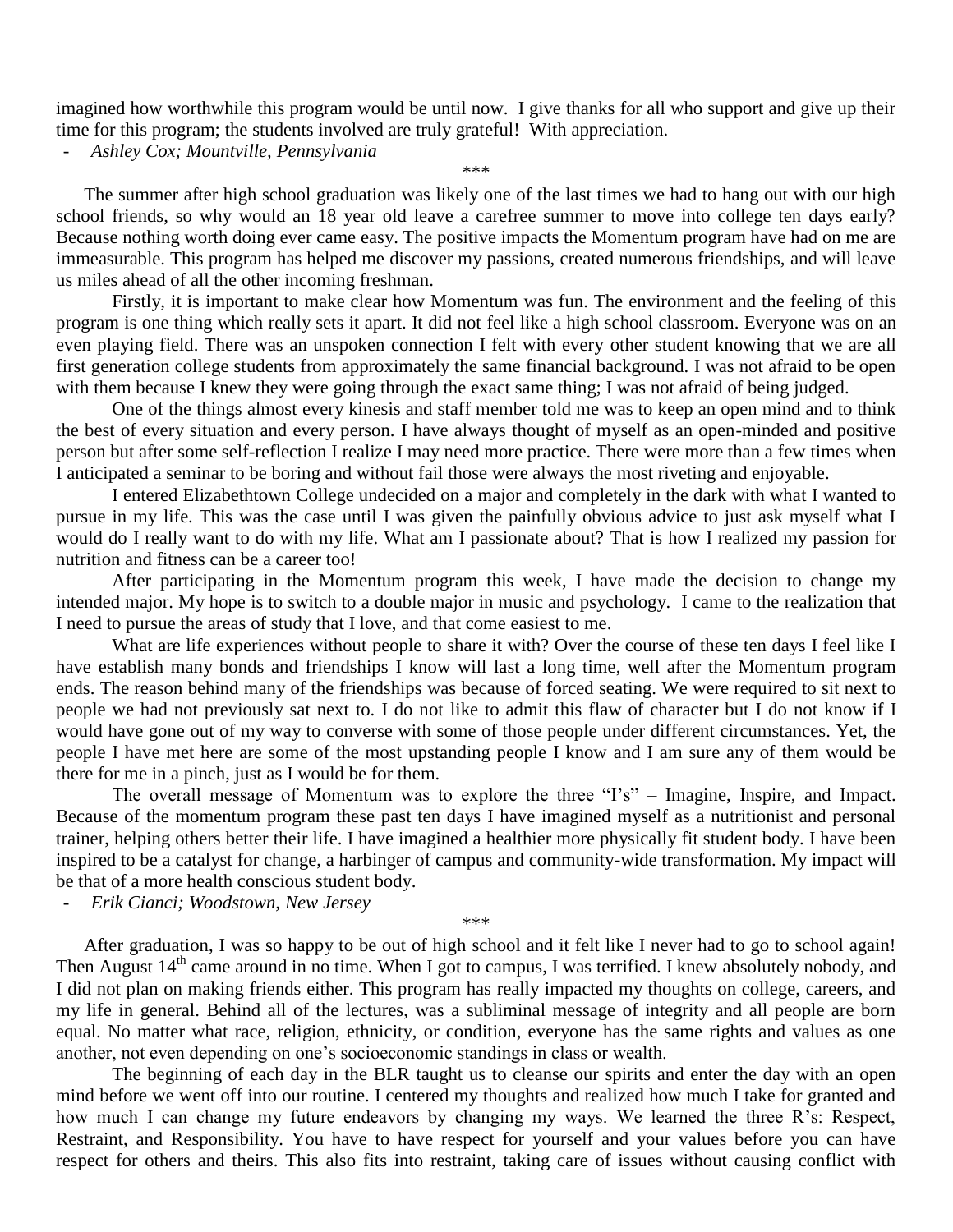opposing forces. Cutting into this is responsibility. Responsibility is defined as acting for yourself and your actions, while also containing the ability to maintain the classes and opportunities you face in the world.

The road trips we have experienced brought all of the students together to help one another get to know everyone! The road trips showed us symbolism of diversity and uniqueness.

Besides all of the classes, the time I took to know the campus really helped. Because of Momentum, I now know where all of the buildings are. I really connected with new kids this summer. I connected with the Momentum and Kinesis members by cooperating to get work done, talking, and even playing games like Frisbee.

#### - *Jared Lescavage; Pottsville, Pennsylvania*

\* \* \*

I was always told how college was a magical experience changing and transforming your life; by furthering your education and expanding it, you would have more advantages and opportunities down the road. Honestly, I do not know where Elizabethtown College will take me or what to expect but I will at least have an experience joining the rest of the sea of college stories. Before coming into the Momentum program I was worried about friendships and adjusting to life without my parents, but after these past ten days I was able to learn so many valuable things about campus life and also make friendships I know will last throughout my four years here at Elizabethtown.

The Momentum program became a magnifying glass making me take a closer look into the reasons why I chose the major I did. After going to the sessions and the Mt. Gretna art show, I realize there is no perfect plan. That it is okay to change your mind and experiment with different subjects and majors. I was able to see how although money may be a significant factor in choosing a career, it is all about passion. Almost every artist told me how they could not think about living their lives doing something they did not want to do; and how the green would come later.

This week, because of Momentum, I have imagined myself trying new things and going to new places. I have been inspired to take chances and not care about self-image, it is by taking unexpected risks when you benefit and grow. Finally, the impact I want to have is on and off campus and to be a leader who can set an example for students.

- *Alysha Lilly; Elizabethtown, Pennsylvania*

The first time I had ever heard about this program is when I did an overnight stay at Elizabethtown College. The girl I stayed with, Catlin, and her neighbor across the hall, Anastasia, talked about a fantastic program they were privileged enough to be a part of. The program was called Momentum, and designed for first year generation students heading off to college. The program involved coming to campus early, meeting the professors, and staying on campus to get a better understanding of being on my own.

\*\*\*

When the May first deadline drew near and I knew I had to make a decision I went back to the discussion about Momentum and how it was a program the other schools did not have. So I gave my answer to Elizabethtown College and soon found out I was accepted to the Momentum program too. Like everyone else I was nervous and excited at the same time coming to campus. I liked being able to move in without the other person right on top of me trying to unpack too. I also loved how we could "speed date" through the different classes on campus. It is extremely helpful because some of the classes I never knew about or did not know what they are about. Also the professors most of them I would have never met if not for this program. It is so nice to listen to a 25 minute summary about the class and then also hear how it relates to a totally different subject. Like I mentioned before it ties into each other and you learn more about the relationship between the classes. The classes such as writing, the library, and the advising class were so helpful. I do not know what I would do without them.

The field trips to Philadelphia and the Mt. Gretna were fun and exciting and a nice break from the school work but also educational with the 2 different styles of art shows. However to me the best part of the program is the fact we all have a solid support system before classes even start. All the Momentum and Kinesis are all so different yet we find a way to mesh together. Now I have friends and mentors to be with me through the next 4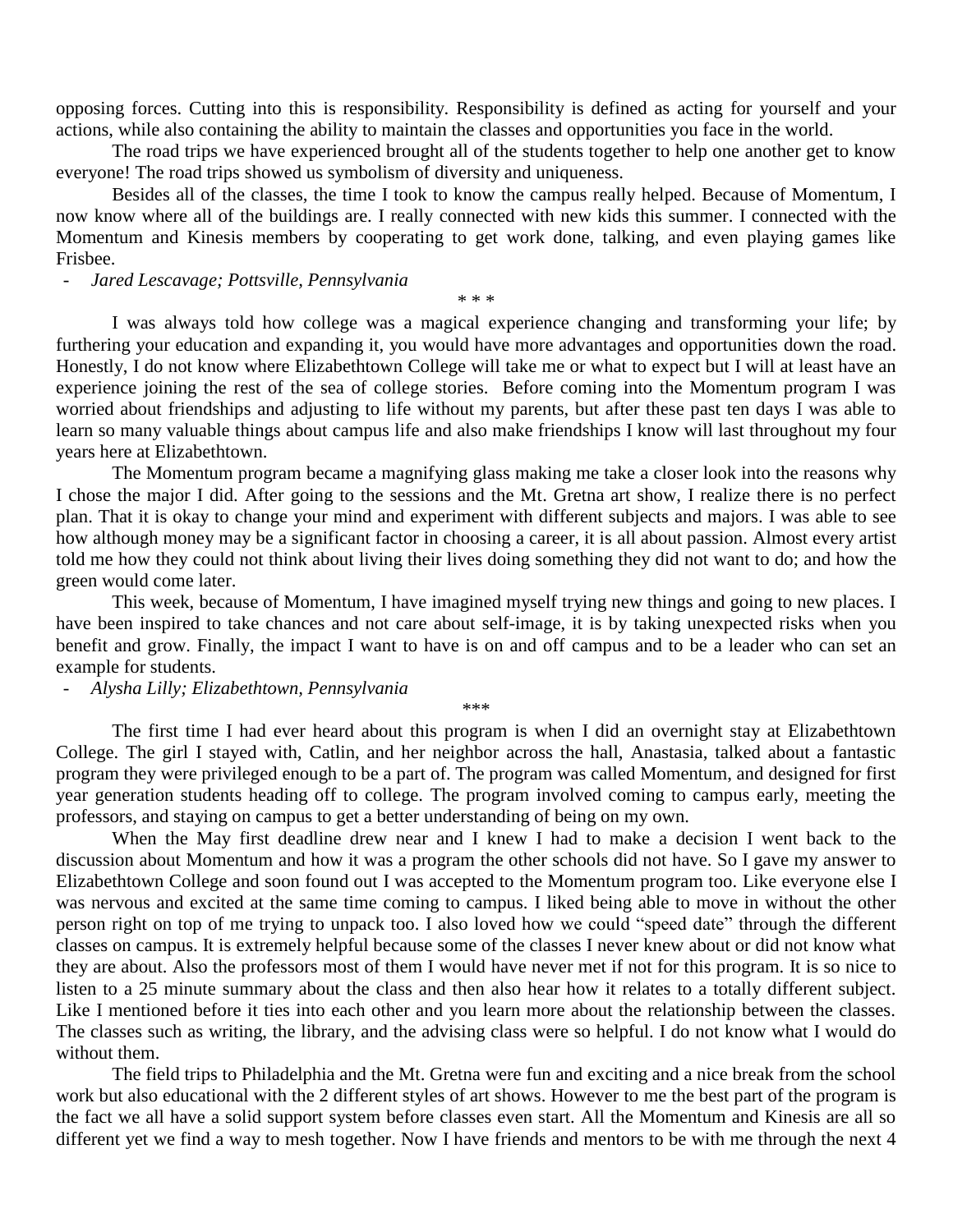years. The kinesis are so nice and I believe will be very helpful when it comes to the class work because they have already been through it. It has only been a week and yet I feel like I have known them my entire life.

I feel more ready and prepared to start college and have gained a better confidence in myself because of Momentum. This week because of Momentum I have imagined a much better year here then I originally thought. I have so many more people to help me and support me throughout the year. I have been inspired by the professors to do the best I can do and to take risks in taking different classes to discover everything I can get out of these four years. And lastly the impact I want to bring is to keep this program alive so other students can have this experience.

- *Michaela Lehane; Sinking Spring, Pennsylvania*

\*\*\*

Moving into college a week early is not something I ever thought would be such a great experience. After all, the summer after high school is such a big deal, why on earth would I want to cut it short and go away to college early?

 Truthfully, I was incredibly nervous about college: new area, new people, and new expectations, new everything. Momentum seemed like exactly what I wanted- a little extra time to get used to all the big changes. That being said I expected Momentum to be really chill and easy and comfortable. I figured by the end I would feel a little more at home on campus, feel a little better with my parents not being always there, and I had hoped to be able to at least attempt to make friends.

 Clearly I was underestimating the Momentum experience. "Really chill" definitely does not describe the exciting jam-packed days. I cannot imagine the days spent any other way. I have only been here a week but I can safely say that Elizabethtown feels like home, and I've basically forgotten that maybe I should be at least a little bit homesick. As for the friends, well I cannot say enough about them. It blows my mind how people who were complete strangers a week ago; I have connected to and formed amazing friendships with.

 Because of Momentum this week I am now able to better imagine my future at Etown as a fun and exciting time filled with friends, instead of a stressful nightmare filled with nerves and worry.

 I have been inspired by all the amazing people I have met, people I would not have gotten to know the same under different circumstances. Whether it is someone with the same major and interests as me, or someone who is passionate about something completely different from me, everyone has inspired me to pursue whatever I am interested in and be true to myself.

 Without a doubt momentum has had a major impact on me. Now Momentum is over, I hope to have the same positive impact on both my class and the rest of the community.

- *Antoinette Nunez; Newark, Delaware*

\*\*\*

As I prepared to leave for college, I never could have expected the jam-packed schedule in store for me in the Momentum program. As the week progressed I made some new friends. Together, we explored the correlations between areas of study which at first seem dissimilar and learned the ideals at the heart of a liberal arts education; all the while, forming the foundations of friendships which will no doubt last over the course of the next four years.

Momentum is a program having a much larger effect on me than I ever could have anticipated. The sessions we attended reinforced within me the mindset necessary to excel in college, both inside of the classroom and out. The professors we spoke with encouraged us to broaden our horizons and keep our minds open, accepting new ideas and new people along the way. When I arrived at Elizabethtown last Tuesday, I was confident I wanted to study biochemistry, with the intention of one day becoming a psychiatrist. However, after attending several sessions and discussing the benefits of exploring what we truly love, I decided I would be making a mistake if I did not pursue music and psychology while in college.

Momentum really worked to show me how it is best to have an open mind, and happiness will not stem directly from the pay check I will one day receive, but rather how much I enjoy the field of study I plan to pursue. Music is something that means a great deal to me, which is why I planned to double major in it in the first place. And psychology has always fascinated me, which is why I had originally planned to major in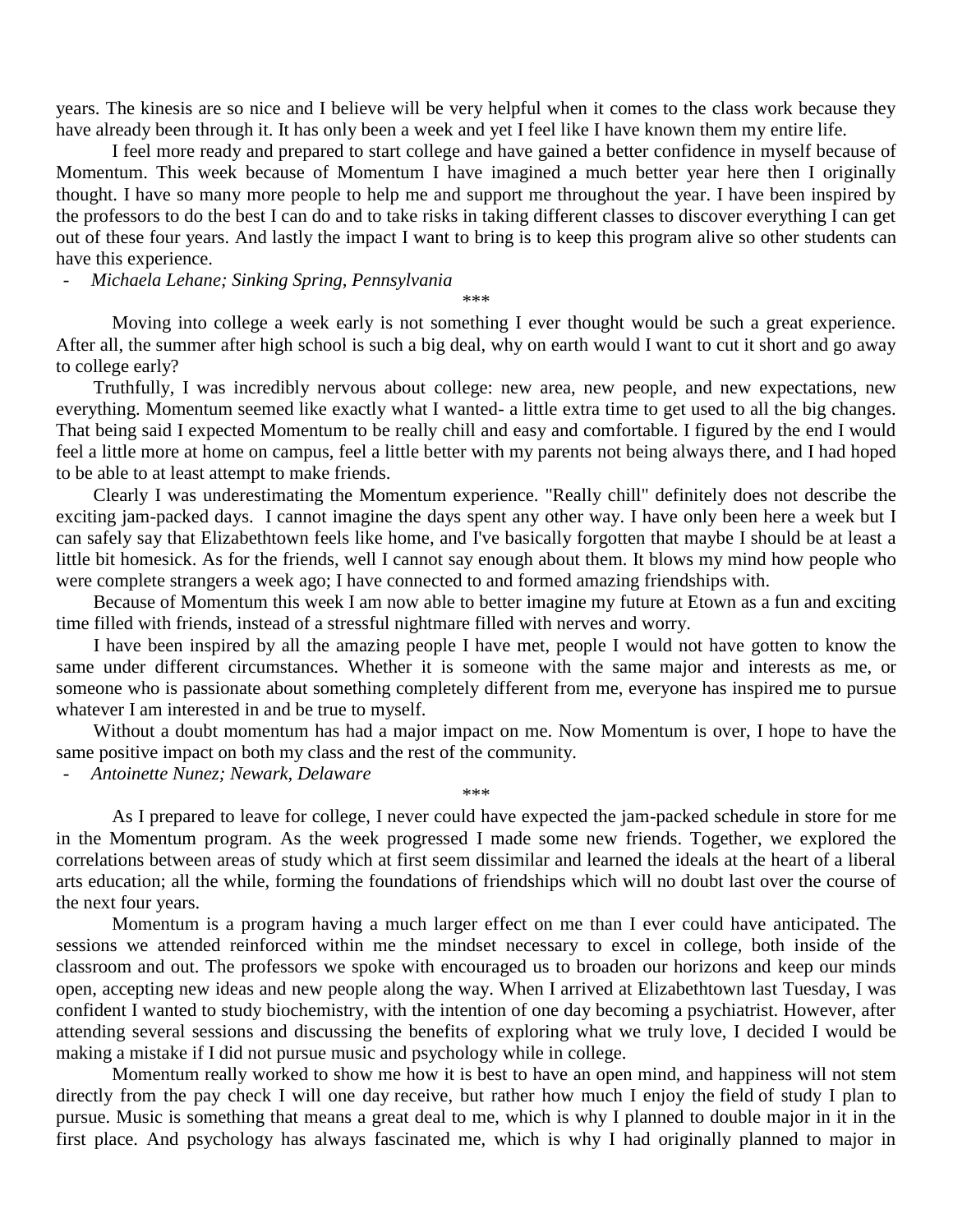biochemistry and continue on to med school to become a psychiatrist. I finally admitted to myself I need to pursue two of my most prevalent sources of passion and curiosity.

In addition to the impact its impact on my current schedule, Momentum has prepared me for college in a practical and realistic way. Due to the nature of Momentum, we have all been able to discover friendships before anyone else even arrived on campus, which has significantly decreased the stress of beginning college. Thanks to Momentum I feel ready and able to start off the year right. Because of Momentum I have imagined the potential we all have for success in the years to come, I have been inspired by the countless possibilities for our futures, and I plan to have a positive impact on this campus, its students, and everyone I encounter during college, and the years to follow.

- *Josh Ruszala; Baltimore, Maryland*

\*\*\*

On this Earth there are millions of people and everyday many have life changing moments. For us in the Momentum program, we have all had a life changing two weeks by coming and spending our time here. We have gained momentum from our newly found knowledge of passion, perspective, and living in the moment.

These past few days my peers and I have listened to professors from all the departments at Elizabethtown College We experienced each session talking about different topics, then connecting the talks back to how we can do better at college. The coherent theme of which all the professors shared is PASSION. The entire faculty working at Elizabethtown College let their passion run rampant, professors are spreading the joy they receive from teaching and sharing their own experiences with students. The excitement from their passion has affected everyone here. We all feel the love for a subject which never before seemed intriguing.

Perspective has also helped one to see how anime, poetry, and art is amazing when taken in with an open mind. Once this happened we allowed ourselves to try more, not let our previous judgments control us. I, seeing many more people and objects differently, taking into consideration much more, thinking how when standing in another person's shoes they feel and view a topic. This has helped me grow to understand people and broaden my interests. Expanding my thoughts and leading me to really trying to determine if the classes chosen help to bring me out of my comfort zone to experience more.

I feel with opening my mind I invite myself to live in the moment. With all the passion inspiring me, perspective letting me think of others, live in the moment to fully grasp all these at once. To go out and accomplish an objective, goal, or dream completely. Living in the moment means you are aware and paying attention to a situation, your surroundings, or both. As when you do so, you seize the moment, enjoying the entire memory and experience longer, thus getting more out of the day. Throughout the week I had been seizing the moment as often as possible, learning much and not letting my day slip away, as I am more aware and perceptive in this state, I feel this week has certainly changed my life.

Overall this week let me look and evaluate myself. I learned what passion is like, opening my mind and living in the moment. So this week because of Momentum I have imagined what Elizabethtown College can help me to become. I have been inspired by the true passion around me and to show others you can be yourself, and it is ok. That you do not, should not try to fit into society, instead, allow society to accept you for who you are. That is the impact I want to have, so people will more freely express themselves and become great.

- *Blake Schmidle; Mohnton, Pennsylvania*

\*\*\*

Momentum is the quantity of motion of a moving body, measured as a product of its mass and velocity. In the Momentum program a few select students are chosen to come to school 10 days early to get oriented before the rest of the student body arrives on campus.

When I first arrived I was overwhelmed and felt out of my element. I like many of the other students found themselves in a foreign environment with new people and no parents for guidance. I had no momentum. It was at that point we are first pushed. We met our Kinesis Peer Academic Advisors and took a tour of our campus, town and ended with a scavenger hunt. The scavenger hunt together was our first step towards friendship. The next day was a bright and early breakfast, followed by our first morning meeting. In these meetings we learned about the three focuses of our week. Imagine, Inspire and Impact was to be our words of the week. Throughout the week we were exposed to all different fields and majors, but not just the academic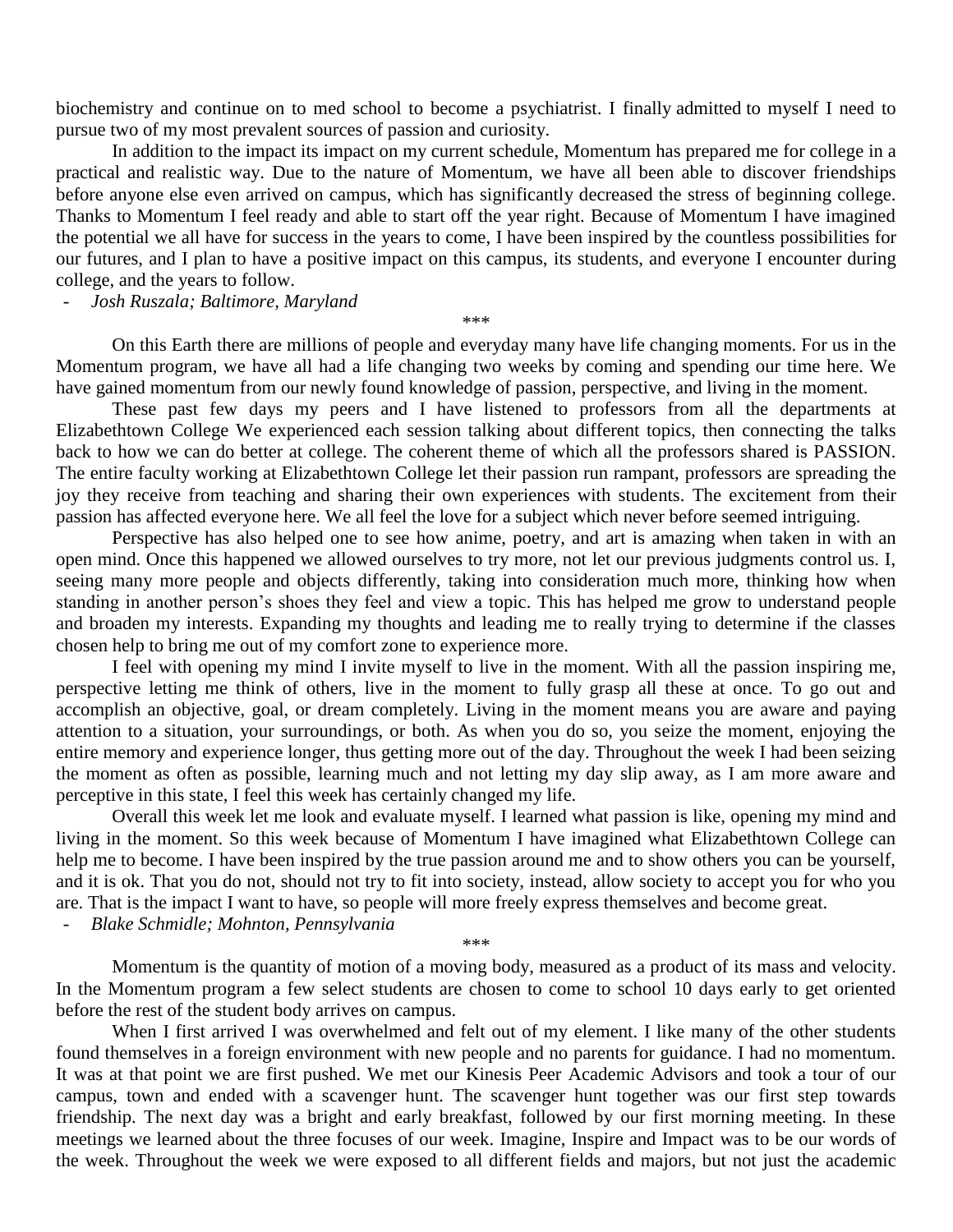side, but the interconnectedness of every subject. It was truly enlightening! Also throughout the week we got to know the other students. We really got close in Philly. We found a common ground in our sports, music and our academics. Now I feel like I have gained friends who will last throughout my college career and into the future. It is through friends I have imagined a more pleasant and smooth transition from High School to College. The Kinesis and other leaders have inspired me to make the world a better place no matter how small. This program has also inspired me to make an impact in my community and my college.

- *Richard Wustholz; Newton, Pennsylvania*

\*\*\*

I came here thinking this campus was small. I do not know where I got such an impression. I do not remember the last time I had an expectation proven so wrong.

When I applied for Momentum I expected it to be a relaxing week to move in and socialize and maybe have a few classes. There are a lot of things I could talk about which impacted me this week and made me think twice about things I hardly had to think once about. Maybe I am not thinking of changing my major, but definitely of taking an anthropology class now. But of all of the things which impacted me this week, the most prominent would be the connections. It is the connections. It is the moments with friends and the professors who love their subjects.

Because of this week in Momentum, I have imagined a more diverse education, been inspired to have a more open mind about myself and the world around me, and I now hope to use the things taught to me in the Momentum Program to have a positive effect on the Elizabethtown community.

- *Jade Bartlett; Greenbelt, Maryland*

\*\*\*

The Momentum program has been a truly amazing experience over the last ten days and has helped me along with the huge transition from high school to college. The experiences it has provided, be it the academic sessions or the field trips, were all great learning experiences in liberal arts and diversity. If I could do it all again, I most definitely would.

My favorite example of how Momentum helped me adjust to college life was probably the events on Sunday. That beautiful Sunday morning, Professor Benowitz had a session on exploring our interests, passions, and discerning choosing majors. He said it is usually better in the long run to go with something we are passionate about, because it will make us happier in the long run. Fast forward to the time to when we all went to the Mount Gretna Art Show and there is me wondering how a scavenger hunt at an art show is relevant to my college experience. I was amazed when I realized it was, however. During the scavenger hunt, we had to find artists who used different medium types and ask them why they chose to use them. Many of them would tell us how they enjoyed them or they just liked the "feel." A few even stated how the materials they chose reflected their interests and challenged them, because there was always room for them to grow and there is always more they want to, and can, learn. This fascinated me and caused me to realize how this was what Professor Benowitz was getting at when he went over how we should be selecting our majors in the morning.

Not only did I enjoy the field trips, though! The class sessions were also fantastic. I especially enjoyed Dean Rankin's civility class due to its overall concept. It really spoke to my inner-self. I never thought of civility as a two way street before, nor had I ever had the view about one going to college and should proceed to give back to the community.

Overall, it is because of the Momentum program these past few days that I have been able to imagine myself succeeding at Elizabethtown College and far past the time I graduate. It is because of the Momentum program I have been inspired to succeed in life and give back to the community, and it is most definitely because of the Momentum program I want to have a positive impact on future generations so this world will become a better place. Even if my impact is as small as a grain of sand is on a beach, I know it will still matter because of the Momentum program.

- *Richard Fenoglio, Jr.; Yardville, New Jersey*

\*\*\*

During the time I have spent here at Momentum, I have made great friends and learned more about Elizabethtown in this past week then I ever could have as just any other incoming freshmen. I believe being in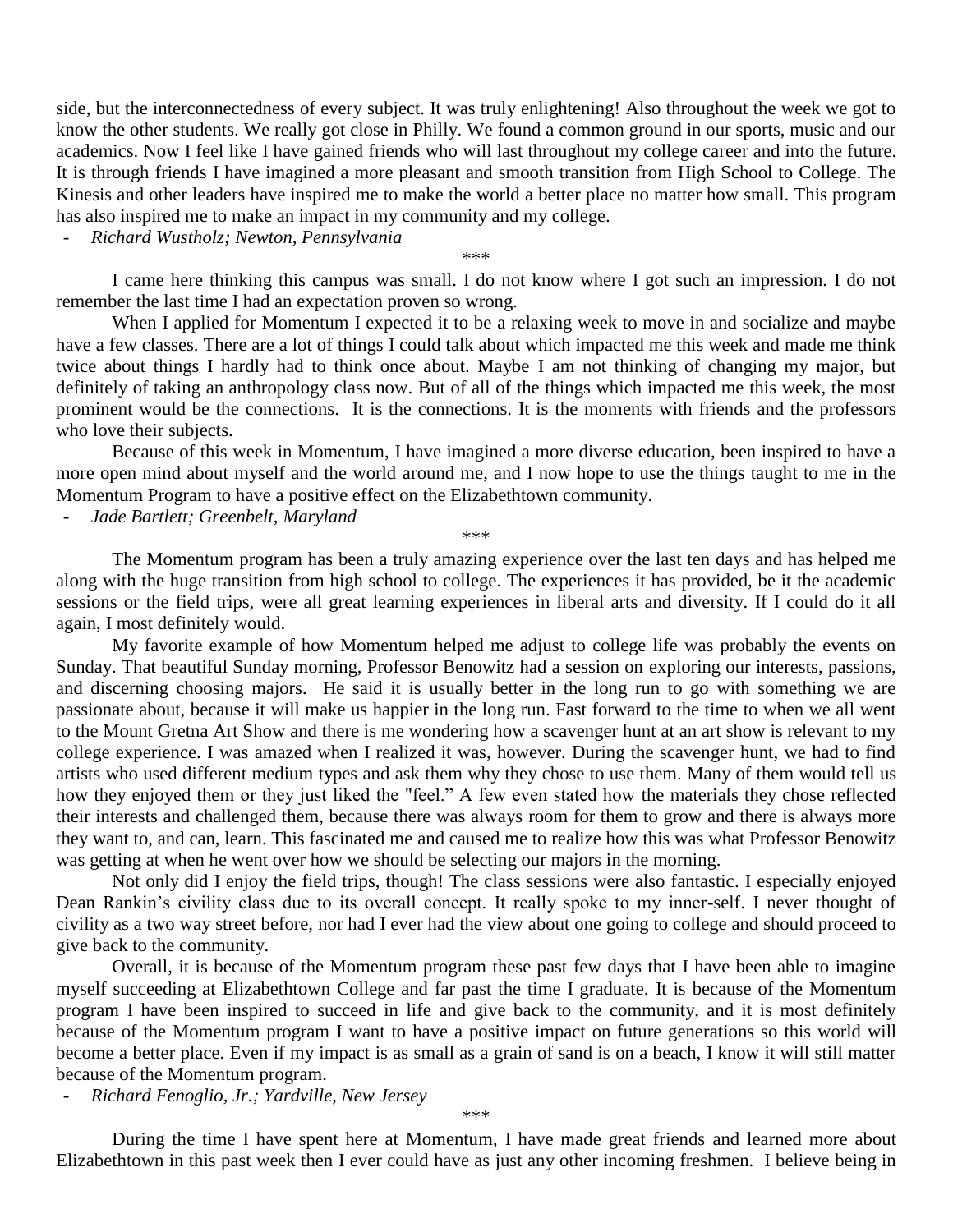this Momentum program will greatly help me in these next four years. The transition from High school to College is a tremendous one and I feel it would be easy to get lost and lose your way, but having this support system of the Kinesis, Faculty, and other Momentum students is what is going to keep me going in the right direction. I know there will always be someone there to talk to and always someone offering to help. I really enjoyed all of the sessions and meeting the professors. It is hard to find out what you truly want to be in life when you have experienced so little of it. Having the chance to learn about subjects you normally would not take because you do not think you are interested in them really opens your mind to new things.

This week because of Momentum I have imagined how to make my mark on the world. I have realized you cannot go through life just letting things go on around you without truly connecting yourself. In one of our sessions we were told to take a look around us and really realize what is going on, sometimes we forget to look around and we miss out on some of the best things in life. You must take that look around and really see what is going on. I have been inspired to make my life great, not great as in everyone knows who you are and what you have accomplished but great as in the best I can be, to be happy with what I have and this is the impact I want to bring to my life and the people around me.

- *Colleen Barry; Dennisville, New Jersey*

Imagine, inspire, and impact; these are the three focuses of the Momentum program but what do they really stand for? Whether it is at the library learning about time management or the Brinser Lecture Room, we are constantly reminded of how these three words will help us succeed not only in school, but through life.

\*\*\*

The first key word was imagine. To first succeed you must imagine what you want to accomplish. At first the only thing I could imagine was me missing out on hanging out with my friends, but the more I involved myself with making friends and participating in sessions, I realized I made the right decision. I began to imagine a college where I could become involved and succeed. I had the opportunity to make new friends, meet professors, and become accustomed to college life.

The second key to success was finding our inspiration. Between the early morning meditation and civility and the field trips to the art exhibits, this was a very easy key to be able to succeed. Just seeing the works of Monet and Van Gogh in person was a very humbling and peaceful sight to see. The meditation also helped me with visioning my friends and family being there to support me.

The final key word was impact. This key is entirely up to our perception. It is about how we impact our society, good or bad. I can honestly say this program helped me see how I have the ability to make an impact not only on the fellow students and college, but also to my community. No matter how big or small, I will make an impact.

Because of the Momentum program, I have imagined myself striving to succeed. I have been inspired to work my hardest to make the best of any situation I am forced to come across. It will also help me make an impact not only on this college and my peers, but also make an impact on my society.

\*\*\*

- *Craig Sinkovich; Pottsville, New Jersey*

Momentum is an excellent program. I really had a fantastic time and I truly enjoyed myself. The sessions we went to each day inspired me and helped me to determine what I was interested in doing. Before I came to Elizabethtown, I imagined coming here and meeting people who were just as excited and nervous as me. I hope to make an impact on Elizabethtown by joining different clubs, organizations, and activities.

When I first came to Elizabethtown I was very nervous and excited. I had imagined myself having a great time and meeting others who were in the same position as me. I had no idea how easy or difficult it would be for me to get to know others since I can be quite timid at times. While being at college, I also imagined how I would come out of my shell and actually be the first one to go up to someone and just say "hi." The Momentum program has truly helped me with my ability to communicate with others. I am very grateful.

I am coming into college undecided and I honestly have no idea what I want to do in life so I found the sessions to which we went each day helped me to determine what I was interested in. I also found the sessions very interesting and they have inspired me. I listened attentively to each of the sessions, and I really thought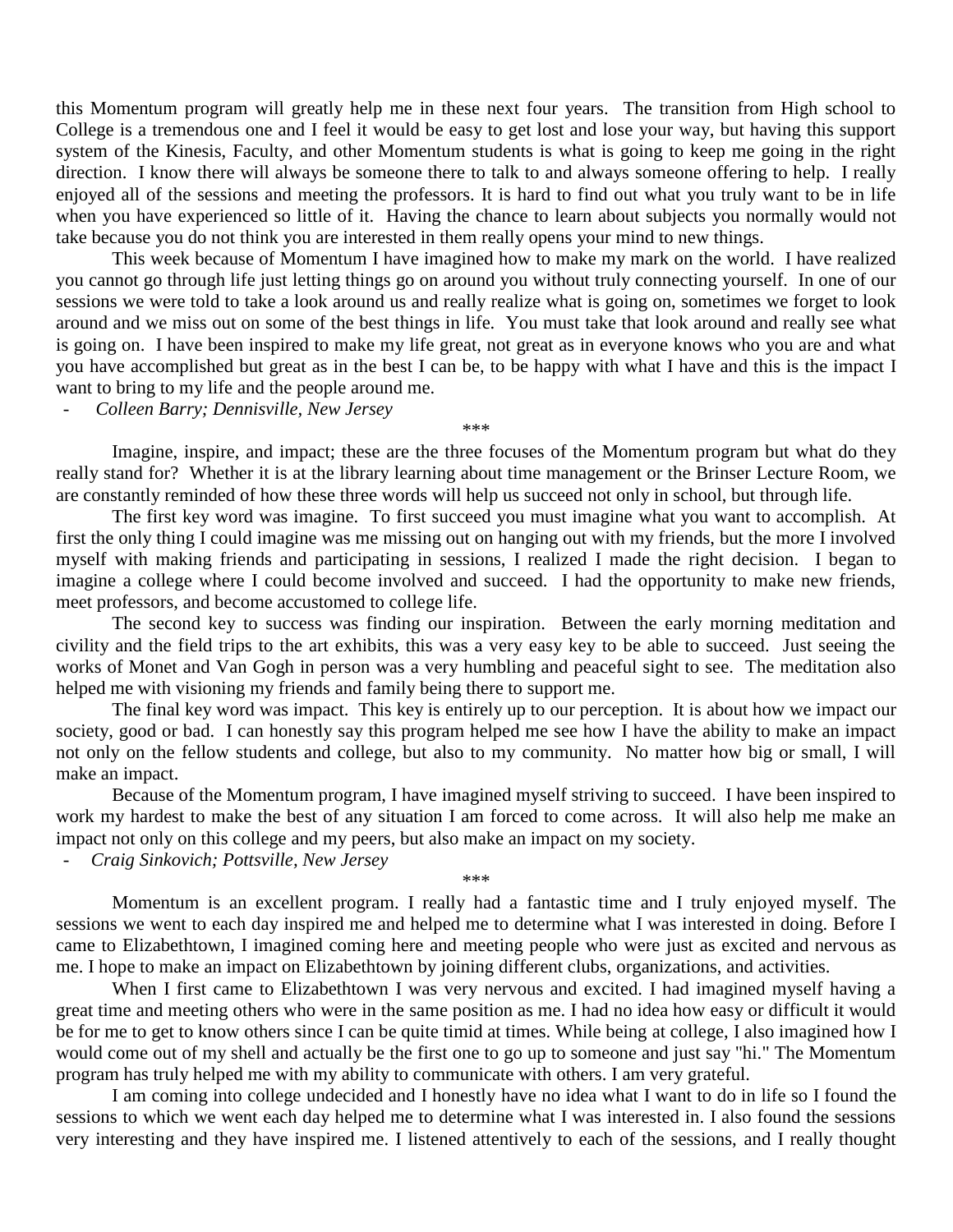about what I was learning. I know now I believe I have some sort of idea of what I want to do thanks to the Momentum program.

I have been inspired to believe that I can achieve anything as long as I put my mind to it. I hope that after this week ends I will be able to make an impact on others. The professors and Kinesis have made an impact on me by helping me through the transition into life at college. I also hope to get involved with clubs, activities, and organizations so that I may be able to share with them what I have learned, and how they may share with me what they have learned.

Because of the Momentum program, during these past ten days, I have imagined coming to Elizabethtown and being able to know others who were in the same position as me. I have been inspired by all of the sessions we have gone to throughout the week. My impact will be helping others and sharing with them what I have learned.

- *Keely Doyle; York, Pennsylvania*

Make a fresh start, wipe off a clean slate, envision a longer, happier and better life for yourself, be mindful and pay attention to the details, make yourself aware of your actions and how they might affect or impact another person. This is just a short list of the many lessons taught to us all during our week of momentum.

\*\*\*

From math and music to religion and physics, Elizabethtown teaches us the importance of applying ourselves to all fields of knowledge. From this application, we cannot be afraid of the unexpected which may develop from our exploration.

This whole week, I have been told over and over again to broaden my perspective and think outside the box. I must admit I did not expect to explore new interests in college before picking a major. I was originally under the impression college was not intended for that. In my opinion, college is the time to excel and pursue the education needed to accomplish the goals I strived to discover in high school. I worked hard in high school and even middle school to find my passion in life. I plan on continuing to pursue this path choice while being mindful of other opportunities available to me here at Elizabethtown.

Because of the Momentum program, these past ten days I have imagined every little boy or little girls dream, a dream of a successful future. I have been inspired to expect the most out of myself and gain the confidence to attain it. But when it comes to talking about impact, I feel my only choices are to substantially influence others or make their life better. How am I supposed to know how I want to use my knowledge to impact the world around me? I would be happy to just make it out of my first semester alive.

My goal is to be a veterinarian and through scientific research create a dry food specific to domestic animals and the prevention of cancer. All of which can be easily accessible at our local veterinary office. Sure it is a lofty goal, almost unlikely to happen but I am inspired to make an impact in my desired field by starting early in my educational career.

Each day is a challenge and college is only what you make of it. Everyone is their own best science experiment and I look forward to accepting each challenge and making the best of every day. I am lucky and grateful to have participated in Momentum 2012.

- *Ellen Powers; Hellertown, Pennsylvania*

\*\*\*

As I write this reflection, I think about everything I have experienced in this short amount of time. When I came into Momentum, I had no idea what it was or what it would entail. However in this past week, I have learned so so much about everything. I always thought going to college would make me a more successful person. Those thoughts were instilled by my parents who always urged me to go college. However, I had no idea what college would teach me or why I would go to college. Now I have an answer to the why. It is because I want to find my passion in life. In the Poetry and Prose session, Professor Waters was talking about how during this time in our lives we should find out what we are passionate about and what drives us. Now I want to take this philosophy and put it into the journey of my own life.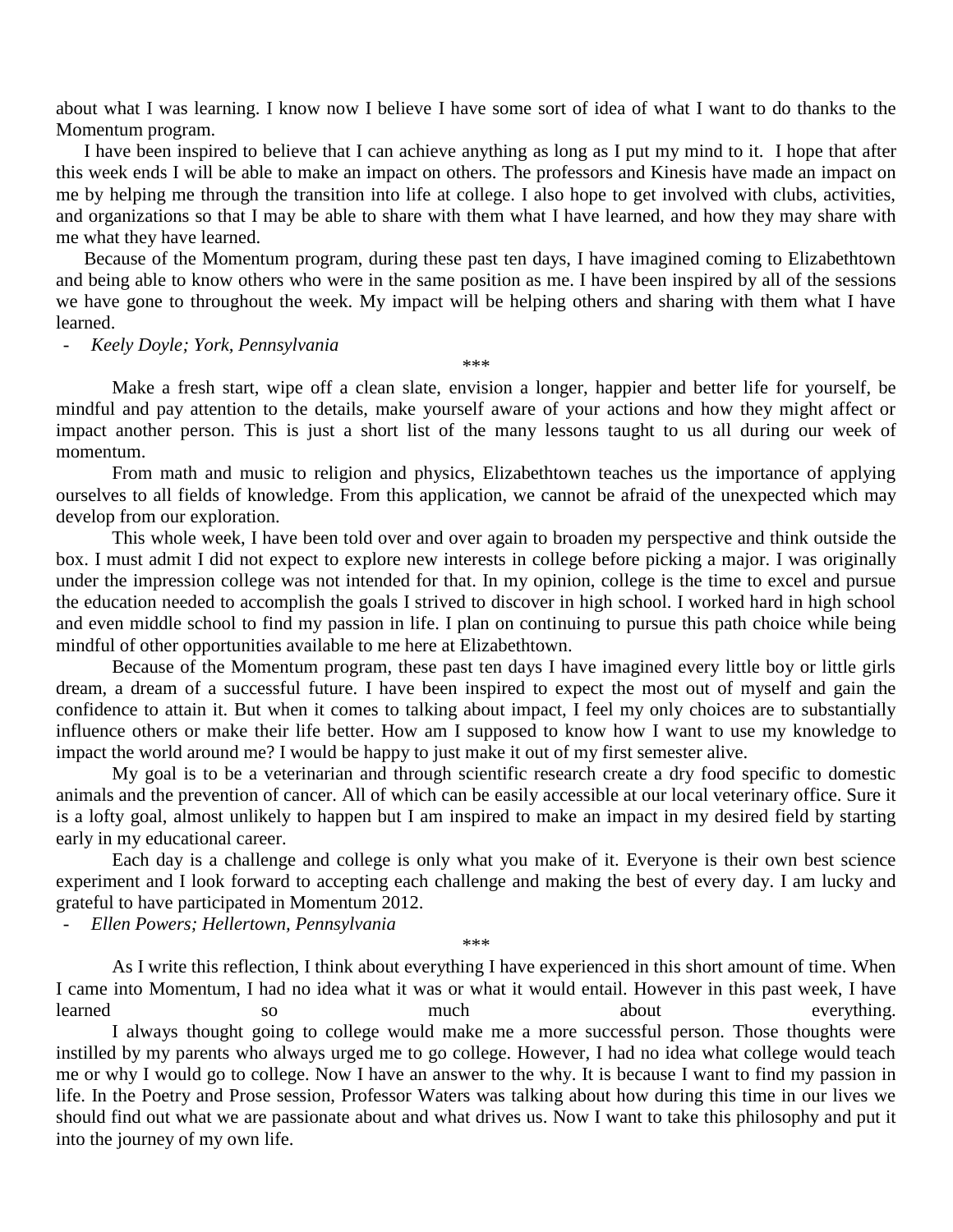As for my life, it has completely changed which at first I was not so sure about. I would be away from home and the people whom I love the most. Also I was scared I would not make friends since I am so shy around new people. But as this week has gone by, I have met so many great people I would have never have met if I did not go through this experience. So now I feel comfortable around Elizabethtown and I can call it my home.

This week because of Momentum, I have imagined myself being a citizen of the world and better person when these four years are over. I have been inspired by the professors who have told me it is okay to have my own opinion. And the impact I want to have is how I want everybody to know about Elizabethtown and all the great things about it. I do not know how I am going to do this, but I will figure it out along the way.

## - *Rachel Barnes; Baltimore, Maryland*

\*\*\*

College is an experience which worries everybody because everything changes; the people, the location, and the adventures. I was always a quiet person growing up so my biggest anxiety was making friends with complete strangers, after all meeting people in person is different than meeting them on Facebook. After only the first day of the Momentum program I found out everybody was cool and I started to feel more comfortable, I started to feel at home.

Over the past week we attended classes on sociology, anthropology, psychology, and more, we did numerous activities helping us bond with each other, and we got to learn the campus very well. The theme for this week was the three I's: Imagine, Inspire, and Impact. As we went through this week we had to make a connection between these concepts and our future.

This week of Momentum has made me imagine what the next four years of my life will be like. Late night study groups, trips to Rita's, good food, and hanging out with some new and exciting people and because of this I feel better about the college experience. While attending the daily sessions I have been inspired to rethink my major and learn about different subjects. I have also been inspired by the amount of good people we have here and the people who helped this college be what it is today.

Professor Benowitz took us on a campus tour and explained the history of the school and all the good people it took for this school to be here so we could attend it. I am not sure what impact I can have on this school but I know I will find it soon, I just hope whatever I do I can have as big an impact on future students as the people of the past have had on me.

- *Isiah Farrow; Chester, Pennsylvania*

\*\*\*

Being a part of Momentum was one of the best decisions I made. While being in Momentum I have been able to feel comfortable on campus, since I am now capable of navigating around campus. Besides being able to navigate the campus the program, itself, has exposed me and everyone else to a variety of possible subjects to take in our years to come here, at Etown. Some of the classes which stick out in my mind was; the Inspirational Meditation class- where we named the ten things of positive psychology-the Writing Workshops, the Ancient World lessons, Understanding Human Culture and Biological Concepts, and last but not least the Poetry and Prose class. Those classes stated before and the all the other ones, made me think in a different way than I am used to and has helped me to open up to wanting to take a wide variety of classes.

The impact Momentum had on me was not contained to just academics. For me, the social aspect of Momentum also made this experience worthwhile. Why you may ask? Simple because my greatest fear entering college was making new friends. This fear stems from the fact I am not an extrovert, I do not like huge crowds of new people and I do not open up easily in large crowds. But the small group which was Momentum gave me the opportunity to get to know some of my fellow year mates and make friends who I know will be my friends throughout my college career. The friendships I have formed here have made the transition from high school to college much easier.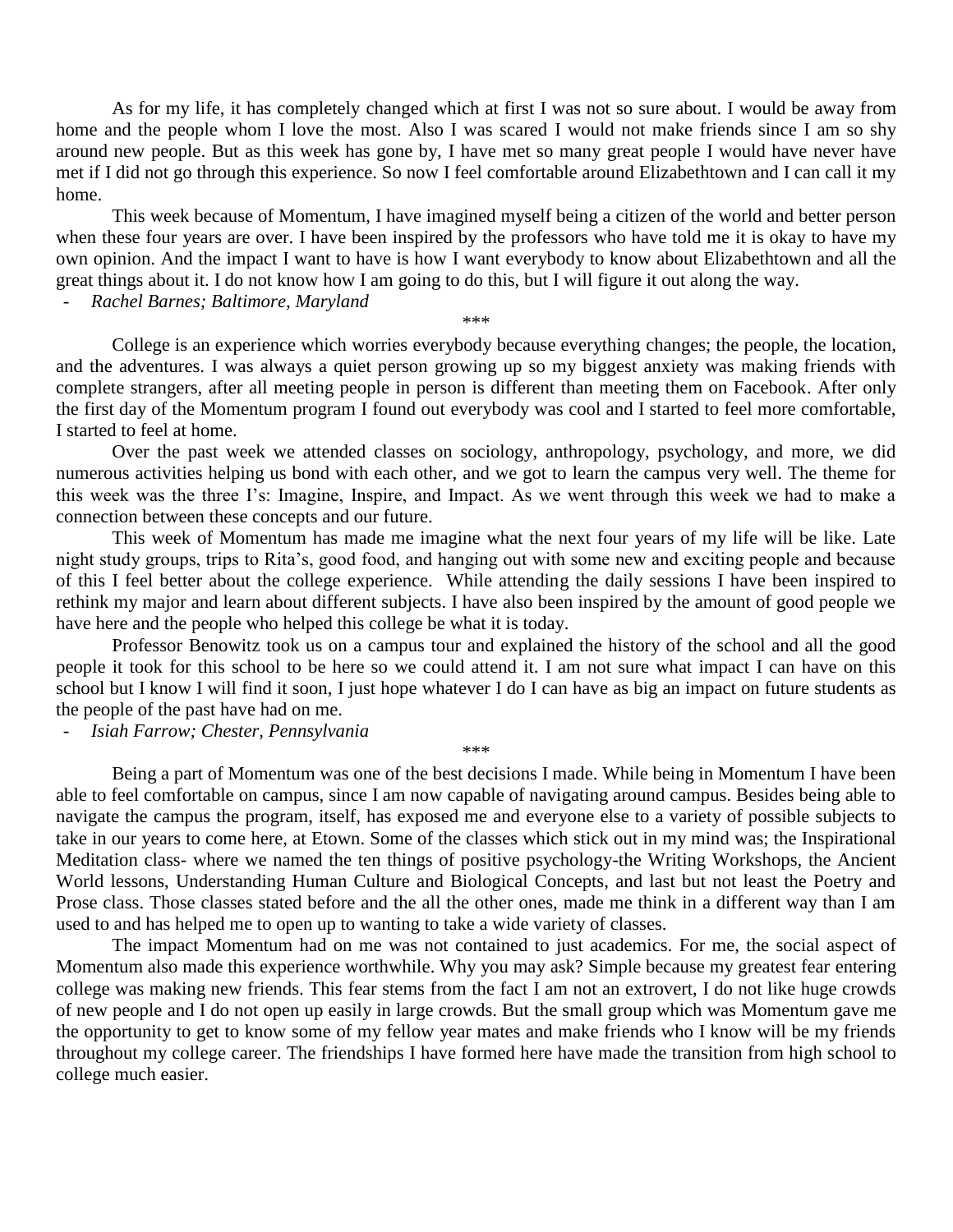Overall, this week because of Momentum I have imagined the possibility of changing my major which goes along with me having been inspired by the variety classes offered at Etown I can explore to find my passion and the impact I will have at Etown is unknown, as is the future, but I do know I will impact Etown in one form or another, whether it be big or small.

.<br>مله مله مله

- *Amelia Morales; Kings Park, New York*

What can I say about my experience with the Elizabethtown College Momentum program? I can start by saying it certainly lived up to the name Momentum. By being a part of the Momentum program I have gained momentum to propel me into my college years. The writing labs and library research time during Momentum week gave me the tools I feel will be a key factor in my success in college. Each session we attended allowed me to prove to myself I could pay attention in college classes and take decent notes, which was something I had been concerned about. Through the Momentum program, I gained confidence in my ability to handle college life. It has also opened my eyes to what I need to do in order to get the most out of my college life so my life after college will be rewarding.

If I backtrack to when we were signing up for the program we will find a different story. When I received Professor Benowitz' e-mail about the Elizabethtown College Momentum program, I was skeptical. I saw the list of sessions we students would be attending and just pushed the program aside because none of these classes coincided with an Education major – or so I thought. A few days later I mentioned the e-mail to my mother and she immediately told me to sign up. After a little more discussion and thinking I decided I would give it a shot and I filled out the application. I was still a little nervous when I received my acceptance letter, and even when I was listening to Professor Benowitz talk to us during orientation. Still, my mom pushed me to come and be a part of the program so I could adjust to college life before starting classes. Now we are almost at the conclusion of Momentum week, I can honestly say I am so glad my mother pushed me to sign up to be a part of the Momentum program.

Through this program I have made several friends, and even meet some Kinesis members who I hope to stay in contact with through this school year, and even beyond if I need advice during future college years. During the Momentum program, my imagination was piqued by the prospect of studying the various disciplines about which we learned through our sessions. I was inspired by each session, allowing me to reaffirm my choice to major in Education and pass my passion for learning along to my students. I will impact my students' lives as an educator due to my realization of my passion for learning and teaching. The Momentum program was a great experience, and I would do it all over again in a heartbeat.

- *Sara Poole; Derwood, Maryland*

\*\*\*

Life is like the forest beautiful and peaceful. That is until nature takes a change for the worst. The wind blows strong and trees sway frantically. Some of the trees get blown away by the wind, but there are a few which stand their ground. They stand their ground for one reason: the roots. Because of the strong roots, one tree is able to survive in the forest.

That one tree is me. My life was peaceful before my final year of high school was coming to an end. A storm came and took over my life. Every day I was hounded by questions from myself and others. What am I going to do with my life? Will I be a lost loner when I go to college? Will anyone like me? Will I be able to succeed? My imagination ran wild. Those roots kept me able to stand my ground were my family, friends, and the Momentum program. My family and friends gave me words of encouragement. But the Momentum program gave me more. They showed me a whole new world with endless possibilities. This new world is Elizabethtown College. Because of the Momentum program I was able to acknowledge how I can push myself over the limit I placed on myself in high school.

At first I thought the Momentum program was some random academic program. I came here with a closed mind but later on I realized I was wrong. The sessions which helped me to be inspired to have an open my mind was the writing workshop, poetry and prose, and etc. Now I have a more open mind I am able to participate in multiple things and judge it after I test it out.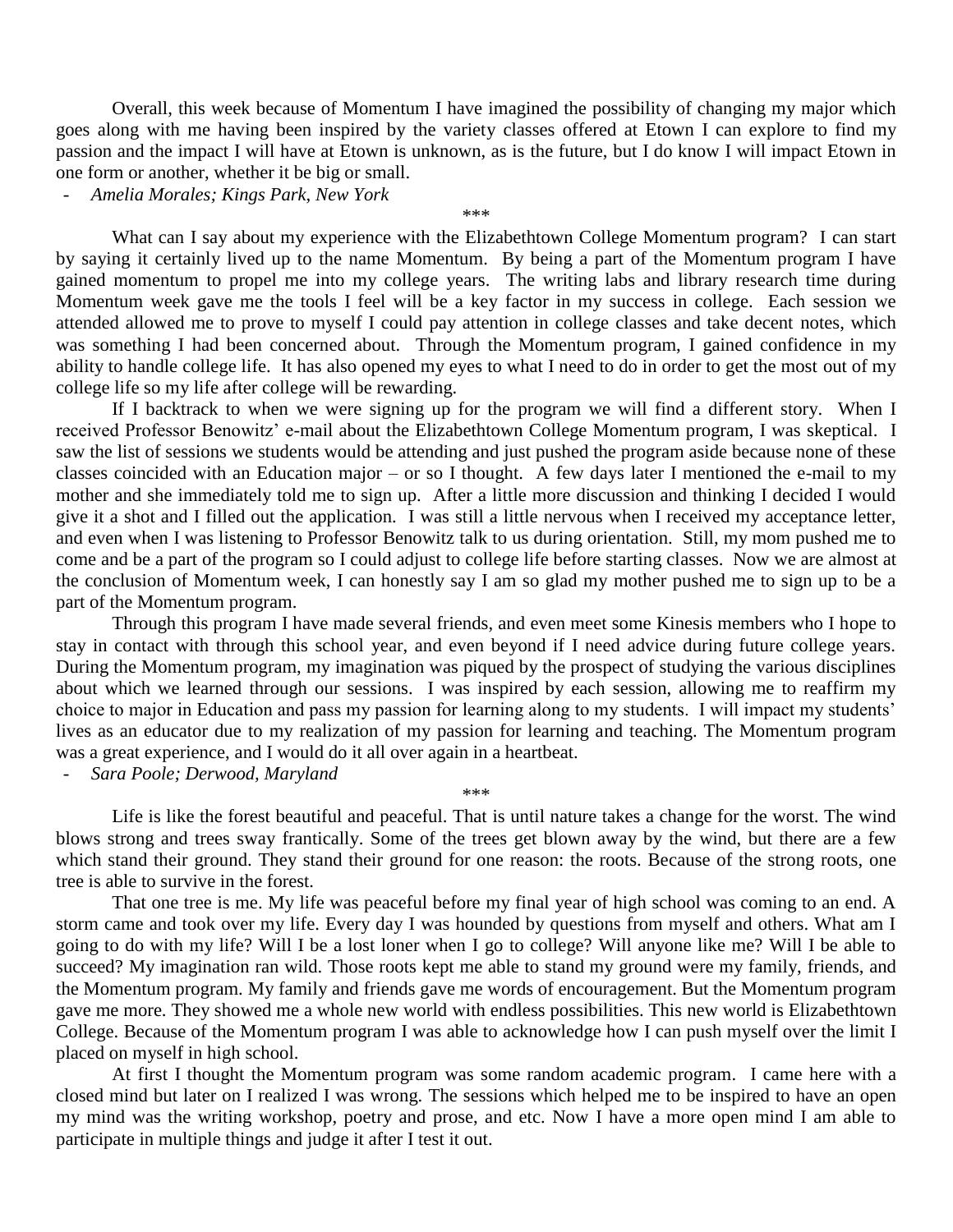Because of the momentum program these past ten days I have imagined myself being a more open and experienced person. I have been inspired to try my hardest to achieve my dreams to become a restaurant owner and not let anyone stop me. And my impact will be to let life take its course and take my knowledge and try to help others.

#### *Alexis Pettaway; Yeadon, Pennsylvania*

.<br>مله مله مله

During my time at Momentum, my nerves prior to the ten days have completely gone away. I am grateful for how this program has impacted my college experience so far. As being the first person in my family to go college there has been a huge weight on my shoulders. Both my parents stressed on the importance of pursuing into higher education. Combined with the fear of not making friends as quickly and living in a new environment I made assumptions.

To be honest Elizabethtown was not even my first choice in a college. Coming from a city life I was not sure how well I could adapt to a small community, and furthermore I was the only person from my high school who would attending here. By only being here a short time, I have been extremely motivated to make the most out of this four year journey. Oscar Wilde once said; "To live is the rarest thing in the word. Most people exist, that is all." Because of this program I have appreciated this quote even more, I refuse to only exist.

My expectations of what was going to be in store exceeded my previous thoughts. I never anticipated this program to be so intense. All the lectures equally have expanded my perception on to view certain topics. I have been able to make relationships between unconventional subjects such as physics and religion. The focus of expression and thinking out the box is what I absorded the most. The topics addressed during the week have had a positive contribution.

Momentum encourages students to imagine, inspire, and impact during the course of their four years here. I have never felt such a sincere effort from a faculty who not only wants you to succeed in life but to also go beyond your limits, with the intentions you pursue a major in which you truly love and are interested in. With this being said, after the first day at the college I was already comfortable. Without Momentum this whole experience would have never happen.

I cannot express how thankful I am to go to a college where everyone is not only so welcoming but determined to help me succeed. Because of the Momentum Program I have imagined to fully pursue a personal dream of mine, I have been inspired to take part in as many opportunities available to me, which will then help me make an impact the world hopefully.

-*Brian Temsamrit; Scranton, Pennsylvania*

\*\*\*

The beginnings of a college career. Just the thought of something like this made my skin crawl. I could easily see myself being left behind in my school work. But, as I came to the college, I was inspired to pursue my goal of art education, and to not goof off. Now Momentum is almost over, I want to make an impact on others as I have been impacted.

Being a first-generation college student, I did not know what to expect when I first came here. I was scared and worried about scheduling my classes. With all of the music, art, and theatre I am in, all I could do was imagine myself falling behind in all of the courses.

What scared me the most was if I could get along with my roommate? I mean, if I could not get along with her, it was going to be a rough year. My vast imagination was getting the best of me. Until, that is, I came to Elizabethtown for the Momentum Program.

When I came, everyone welcomed me with open arms. Throughout the program, all my questions were being answered by Kinesis students, faculty, and Professor Benowitz. But, within the first few days, I realized there were going to be many challenges, and I needed to take those challenges head-on and do what I thought was right. I also learned over the past few days how I cannot afford to become bored. I need to keep myself occupied so I do not lie around and waste time. This way, I will be more likely to get into my school work.

All of this information I obtained over the past 10 days has inspired me to make an impact on others. Now I know what I need to do to be successful in college, I will make an impact on others. I will show my fellow students all of what I have learned, and help them through any rough spots they might encounter. By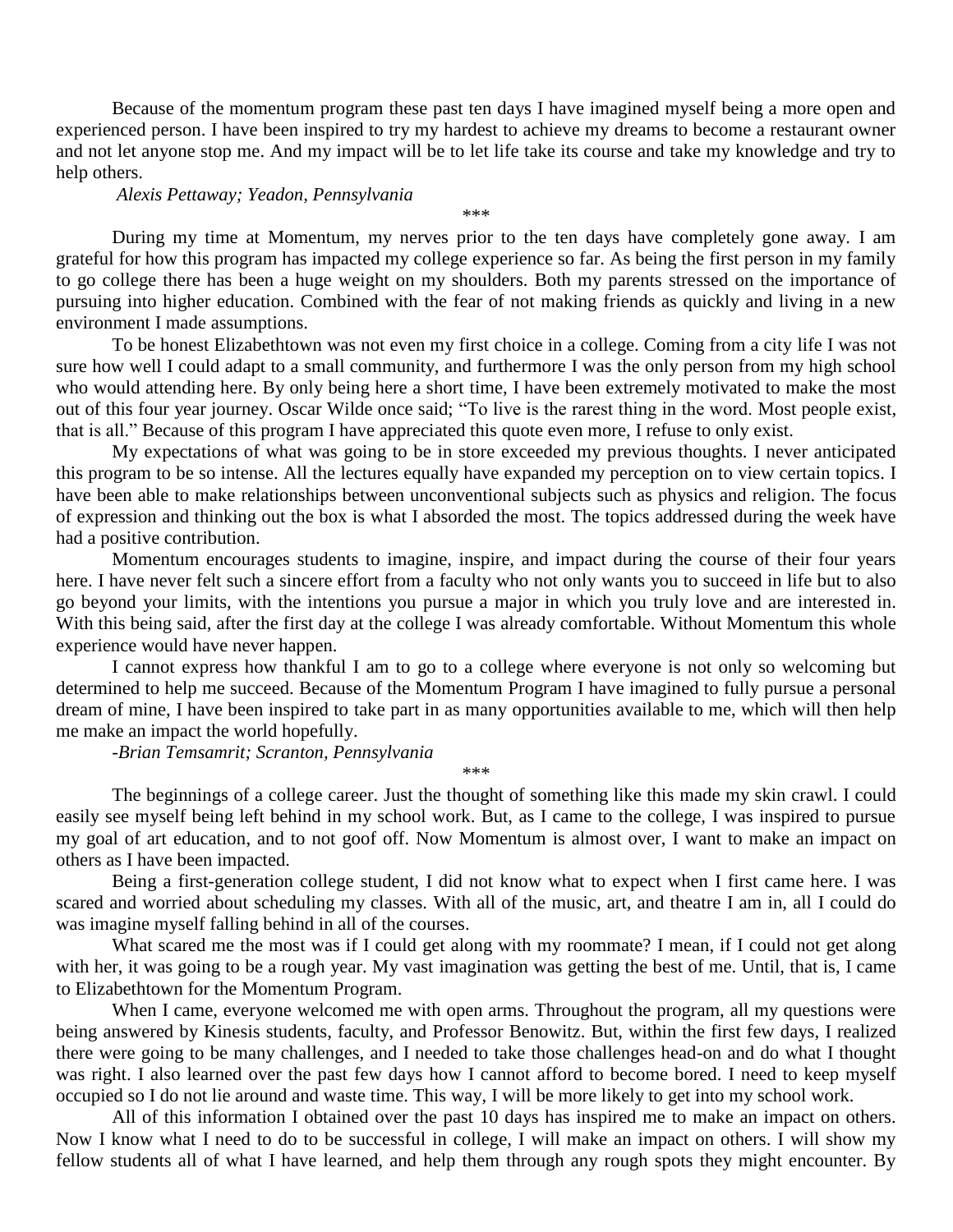helping others, I will be helping myself. My fellow students will be there to back me up when I need it, just like I would be there for them. Before I leave those students to do what they wish, I will tell them; "Carpe Diem." In turn, I plan to do the same. Because of this, the Momentum program, these past 10 days, I have imagined my dreams for the future becoming a reality. I have been inspired to do my absolute best during these next four years so I can succeed in life. And finally, I WILL make an impact on the class of 2016 and classes to come, so they can take on the challenges of their lives. "Seize the Day!"

*Anna Podoletz; Hollidaysburg, Pennsylvania*

\*\*\*

My experience at Momentum has been excellent. When I first got here, I was pretty nervous, not just because I did not know anyone, but because I am not even from the northern part of the United States.

One of the best things about Momentum was how we all had time to learn things about each other such as where everyone was from, what they were interested in, and why they chose to come to Elizabethtown. Over these past 10 days, I have made multiple friends, enjoyed the professors, and come to love the state of Pennsylvania, which really helped me get over the realization I was over 1,000 miles away from home and permanently secured me a spot at Elizabethtown for the next 4 years. This meant I would not have to make the "walk of shame" back to an Arkansas college after talking a bunch of smack to my friends back home about how much more fun I would have since, unlike them, I was not just going to a school which I considered was like going into the 13th grade.

Because of Momentum, I have imagined I can do anything I set my mind to if I put the work in. I have been inspired to work hard for my success and dreams no matter the obstacles and the impact I want to have is something I am not quite sure of yet, but I hope it is something which can leave at least a small dent on the world.

### - *Sarah Throckmorton; Maumelle, Arkansas*

If you were to survey a group of people and ask if they like change, what percent of them would say yes? Well, I do not know either, but I know not too many people would like it. If asked this question my exact answer would be, "no."

\*\*\*

When I graduated from high school I knew I was going to college, however, I was not sure how I would like it. I was afraid I was not going to make friends or if I would be successful. Through Momentum, I have not only found so much confidence in my schooling, but also in myself.

Imagine - the first key term of our motto: imagine, inspire, and impact. This word has come to show me how things might not be what I think. I imagined college was a place where I would feel lost and do nothing but work. However, when I arrived on campus to check-in I was greeted by not just staff, but also by students. I immediately felt included! Momentum has helped me ease into college and not feel lost.

Inspire - the next key term. Everyone has something which inspires them whether it is real or make believe it is there. My personal inspiration is music. I love playing, but there is also a lot of work involved, too. Momentum has taught me and inspired me to work my hardest so I can be the best I can be. In order for me to do this I will need help. Through this program I have learned where every resource I need is located. I have also learned, the professors are eager to help and form positive relationships. Without Momentum I would not have thought this to be the case.

Impact - the last term and it is the one which fully applies to only one person, you. Only you can decide what you do and who you interact with. Once we graduate and enter the "real world" you can decide to just get by and take the easy way out. However, Momentum teaches us to live up to Etown's motto, "Educate for service." Seeing the Kinesis work with us has showed me new ways to interact with others. Through Momentum I have learned skills which will teach me how to further help people in what they need.

These past few days have taught me different skills needed for college and have also put my mind at ease. Before Momentum, "imagine", "inspire", and "impact" were just words. Because of the Momentum program these past ten days I have imagined all I am capable of, I have been inspired to follow my dreams even if it means taking risks, and my impact will be giving back all the knowledge I have been given during Momentum.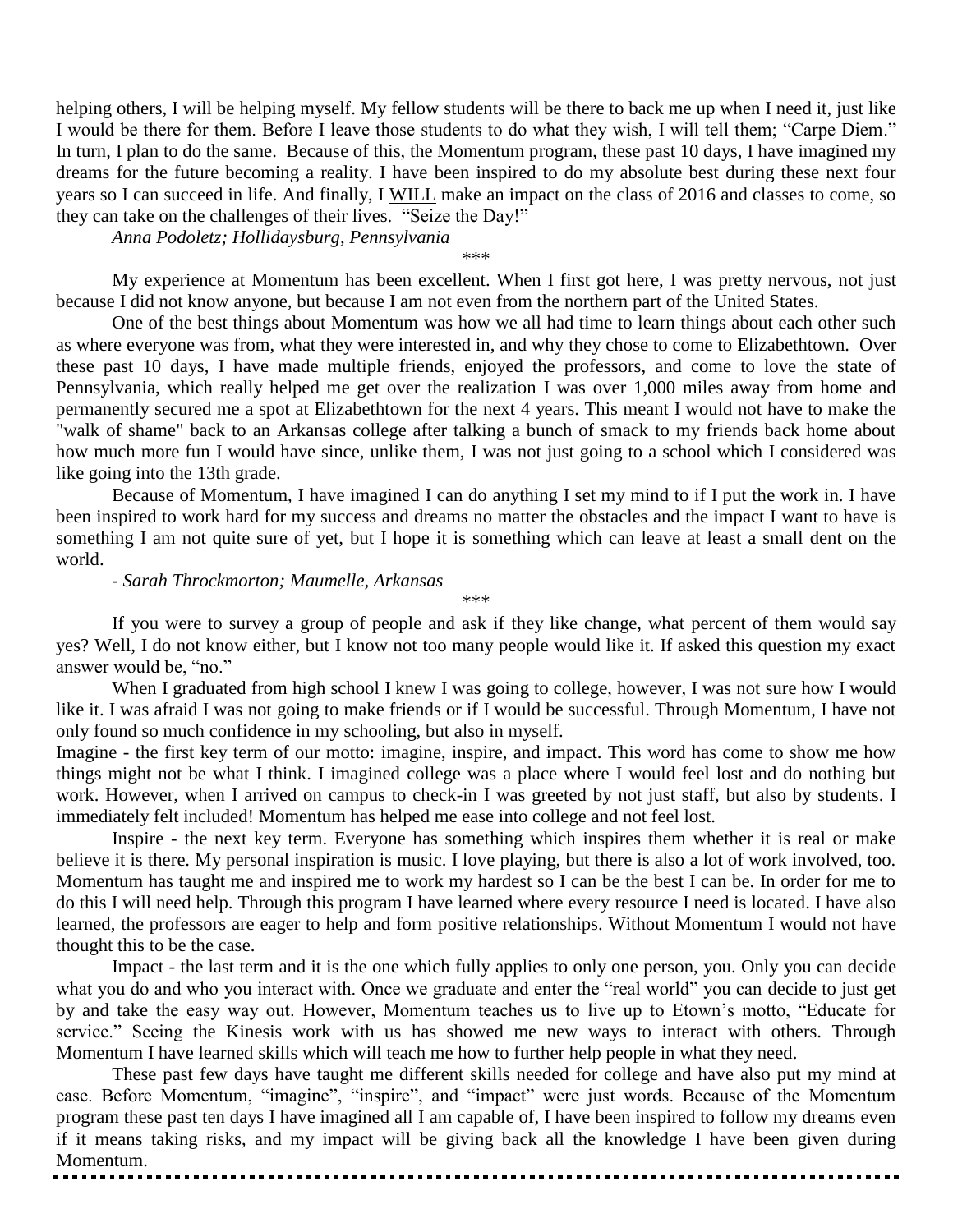Heraclitus once said, "You cannot step in the same river twice, for other rivers are forever flowing on." Meaning with each change you have to find a new way to approach it, for you never have the same situation twice. After Momentum I can honestly say I am capable of doing just that; finding new ways to approach everything.

#### *Samantha Fellner; Georgetown, Delaware*

Coming into Momentum, I had no idea what to expect. I thought I would be awkward, shy and quiet for the entire week, and perhaps make no friends. This, however, is not the case. I have learned so much not only from the sessions and the professors but from the people with whom I spent my time.

\*\*\*

I really learned how the Core program will work and how much I will probably enjoy the diversity of classes. I had my mind set on certain aspects of my college career, such as the language I would take, and already I have opened my eyes and options beyond what would be considered my "norm." The other students, in both Momentum and acting as Kinesis, showed me different aspects of life. Just because somebody has a different major or interest than you, does not mean you cannot find some common ground to build a friendship on.

The crucial part of Momentum, the part we have been focusing on for the past week, is "imagine, inspire, impact" and they have all been visible so much more this week than I thought they would be. I have thought about my future before and now I am beginning to imagine things I had never thought of before. I have been inspired to take classes I never would have wanted to and I feel a few weeks into our first semester, I will feel the impact of the support systems which have been gained through this experience.

At one point, Professor Benowitz challenged us to think of what we would do with our \$100,000,000 if we were Brooke Astor. When someone actually takes the time to think about which charities they would give money to, instead of what vendors they would buy from using the money, a lot can change. For example, I could easily say I would drive down to Park City and spend it all at Forever 21, Khols, or American Eagle, but what impact would that leave? If given any opportunity to leave any sort of selfless impact, I can honestly say I would do my best to leave my mark on society.

This week, because of Momentum, I have imagined an alternative life for myself. Perhaps I will not be some famous author, but rather a brain surgeon. Well, maybe not a brain surgeon, but you get my point. Not everything I have planned for my life is what will become of it. I have been inspired by the diversity of the people in this group, as well as the diversity of the professors, classes, and clubs offered at Elizabethtown. Beyond this, however, I plan on leaving an impact of institutions and expansion. I want to make something grow. I no longer want to hide behind every other student in the class of 2016; I want to be the change.

*Sarah Bietzel; Duncannon, Pennsylvania*

Momentum is equal to force over velocity or m=f/v. Momentum is also the force or speed of movement, according to Webster's dictionary. But it also means "impetus" – the cause of motion for a moving body. I am not going to lie; I did not give a whole lot of thought to Momentum's name when I signed up for it. After all, I was already signed up for Immerse, a youth conference in D.C., and a bunch of other fun gatherings during the summer. Not all of them had catchy one-word names, and none of them have impacted me like Momentum has.

\*\*\*

As I was reading over the Momentum schedule online, I thought the sessions sounded interesting, but I could not really imagine the people I would meet or the experiences I would have. I simply did not know what to expect, and I did not want to dream too much in case nothing was the way I imagined it. Thankfully I was not disappointed. I feel a whole lot better starting the year off with a couple dozen friends and knowledge about the campus. In fact, I will probably be able to show my roommate around to all her classes. Not bad for someone who had only visited the campus once before this.

Because of Momentum in these past ten days I have been able to clearly imagine my life at Elizabethtown in the next year, even the next four years. I have been inspired to explore different areas of study and to work diligently no matter what majors or minors I choose. Finally, I decided my impact on the community should start now. I want to find ways to improve the campus and town around me, so when I graduate in four years I will have experience and knowledge to take out into the world.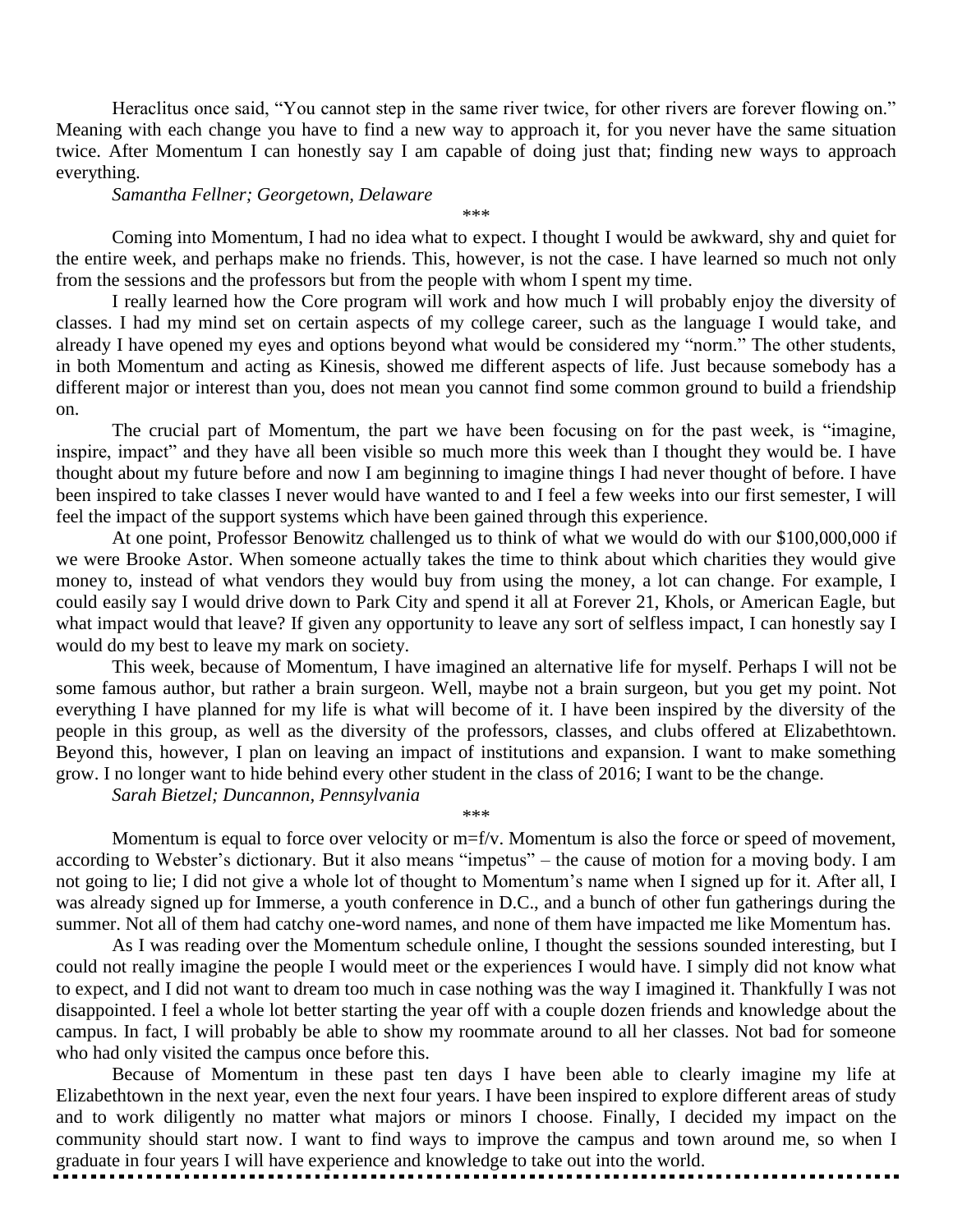#### *Katie McLendon; Hatfield, Pennsylvania*

\*\*\*

The first day I arrived here at Elizabethtown College, I could not stop concentrating on all the questions and thoughts running through my mind. Did I pick the right school? Was I going to fit in? How would I adjust? And most of all: Would I be able to find a path here at E-town which would sculpt my future? For the past week, Momentum has allowed me to answer some of these worries, while teaching me some things I can apply to my college future and everyday trials in my life.

My favorite thing about this program was the fact it allowed me to adjust to school and have extra guidance before the other incoming freshman arrived. Since my parents never had a college career, it made things difficult to figure out everything on my own. I became even more independent than I was in previous years when the college search started. The Momentum program has allowed me to have a connection with people, and gave me an extra helping hand which I greatly appreciate.

The whole week we have been attending different sessions ranging between civility, writing workshops, and a variety of films and discussions. With everything we attended, I always learned something new and I was able to apply to my life. I found the advice professors gave us about college to be very useful. While I was reading a book the other day, there was a reference about Icarus. Previous to this week, I would not have known what the book was referring to, but because of Jennifer Besse's discussion about the Ancient world- I was able to put together those puzzle pieces.

Mary Mullen once said, "The object of education is to find one's self in the world, and to make one's self at home there." I came upon this quote when I was walking through the Barnes Collection and knew it truly does apply to the Momentum program and the start of my new journey into college. The next four years of my college career will be enduring and hopefully the best learning experience of my life. The Momentum program has most definitely welcomed me here at E-town and has allowed me to learn new things I will always carry with me.

In all, because of the Momentum Program, these past ten days I have imagined I would gain new insight not only through education and the world, but also about Elizabethtown. I have been inspired to take new classes and my impact will be to make a difference here at E-town and the world.

*Kaylin Russell; Trucksville, Pennsylvania*

\*\*\*

The trip was about two hours long, add on another twenty-five minutes due to rain-caused traffic. My leg is smushed between two suitcases, waking up from their slumber as my brain does the same; we are here. The sign reads "Elizabethtown College" and above it the "Welcome Momentum Students" in bright white. It has not hit my understanding completely in about a week, my journey as a college freshman has begun.

After a whirlwind of lectures and sessions, I noticed all the professors and directors truly had a passion for what they taught. "Passion." That was one of the many words during our meditation sessions, and crossed over into the eye smiles, open hands or clarity brought with each person presenting. These sessions inspired me to continue pushing and searching for the very thing driving the will to wake up every morning to do it.

For the last couple of years or so, a simple activity has become my very being. The power of words and the varieties of ways ordinary objects or behaviors can be expressed. The professors' passionate deliveries were the spark to my own imagination that fuels not only my love for words, but my hope to live through them to the fullest every day as these professors do.

Though the college dorm provides many added stimuli to my sense, amidst the noise, a strange sense of quiet enters my mind. Many questions, thoughts and a few ideas – What will I do to impact my college community? The community at large? The world? I may be no Phyllis Wheatly or Frederick Douglas, but I would like to be a part of my generation's stamp on history, however small. My ambition to become a journalist is a start. So, over the last few years, happening upon any news story or event crossing my mind, the situation of these inaccessible to a truly unbiased media, and the absence of using it to their own advantage truly worries me. I may not be a political expert or encyclopedia, though the innumerous amounts of words and different people using them for good or evil and no one bothering to notice or care is alarming. Why complain to your neighbor when you can write letters to your state representative? Why drive to chick-Fil-A to avenge a protest,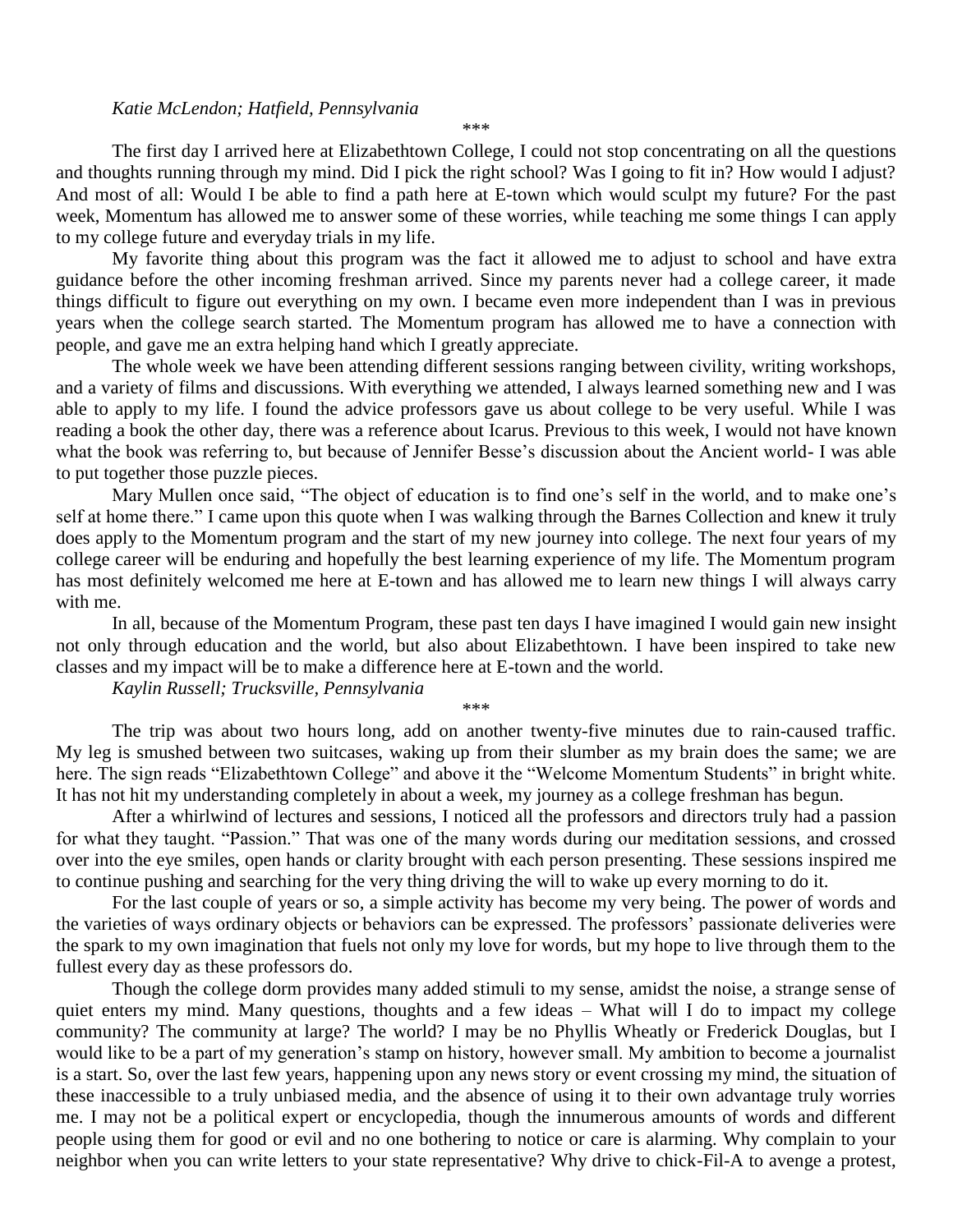when a food drive is still in need? Our voices, on paper or through the air can do so much for the individual and the community. What I would hope to do in my coming years here at Elizabethtown, is to not only join the beacon of voices for those who continuingly go unnoticed, but for the improvement of the very lives some may take for granted.

To take on a very large task is not something I see myself doing alone. The Momentum program contains many different people, peers and superiors having personalities and talents I can learn from and joining forces with to truly make this college experience last a lifetime. Having the integrity and desire to aid and being a part of something more is human, but truly a higher level of being really can shape a group of mere strangers all bound by one common goal.

This essay truthfully is not a star or an opus, but what I hope to be my passion and wishes to clearly be conveyed to all of you. If not, here it is in the very simplest of terms. Because of the Momentum program, these past ten days, I have imagined my dreams of becoming a writer to be not being limited to poems but to establishing connection to people I come into contact with and inspire me. I have been inspired by those who truly seem to live in the words they speak and the values to which they abide and among to others, so I see I do not need to soldier on my own to continue to grow from whatever life tosses my way. And this will be my impact; to admire those who are among us community who live genuinely and to piece solutions and thoughts so others can be inspired to do the same.

*Ragina Lashley; Newark, Delaware*

\*\*\*

In science, momentum is a very strong energy force. This scientific definition has a robust correlation with this very program which I am so fortunate to be a part of. As a Momentum student, three values have been instilled to me in order to succeed in college and life: imagine, inspire, and impact.

To imagine is to dream. If you see yourself being a positive, successful person and believe, you can accomplish anything in this world. This program has taught me to slow down and open my eyes to the world; to imagine awe and serenity. I especially enjoyed our meditation walk because I learned how to let go and just breathe. If everyone were exposed to this technique then people would be more aware of their surroundings.

The inspiration this program provided me will carry me for years to come. I particularly liked the fact the program combined two different areas of study into one session. I now see how topics such as math and music along with science and religion have basic common principles which can spark different views of each. I will ultimately be able to apply this knowledge in the job market thus giving me a competitive advantage over most people.

The two sessions having the most impact on me was the civility talks and the library workshops. I will use all the lessons I learned in the civility every day, but the ones which had the most impact were the listening mid constructive criticism lessons. The library workshops will be instrumental to my collegiate future. I now know the nuances of plagiarism, how to check out books, and also now to navigate the library.

This week because of Momentum I have imagined myself in the future being a well-rounded individual who is a successful critical thinker. I have been inspired to make the most of my opportunities and I will use my knowledge and personal experience to not only impact this college but also my community.

*Nick Gulla; Lansdale, Pennsylvania*

Momentum was a very enriching experience for me, one I will never forget. All of the Kinesis leaders have been very nice and made me feel comfortable. Momentum helped me gain confidence. Although I missed some days of Momentum for soccer practice, the program impacted my thinking, inspired my actions, and helped me break into the college community. I will never forget Momentum, the experiences we had, and the good times we shared. It will always have a lasting impact on my life, and for that I will always be grateful.

*Cole Goodman; Harrisburg, Pennsylvania*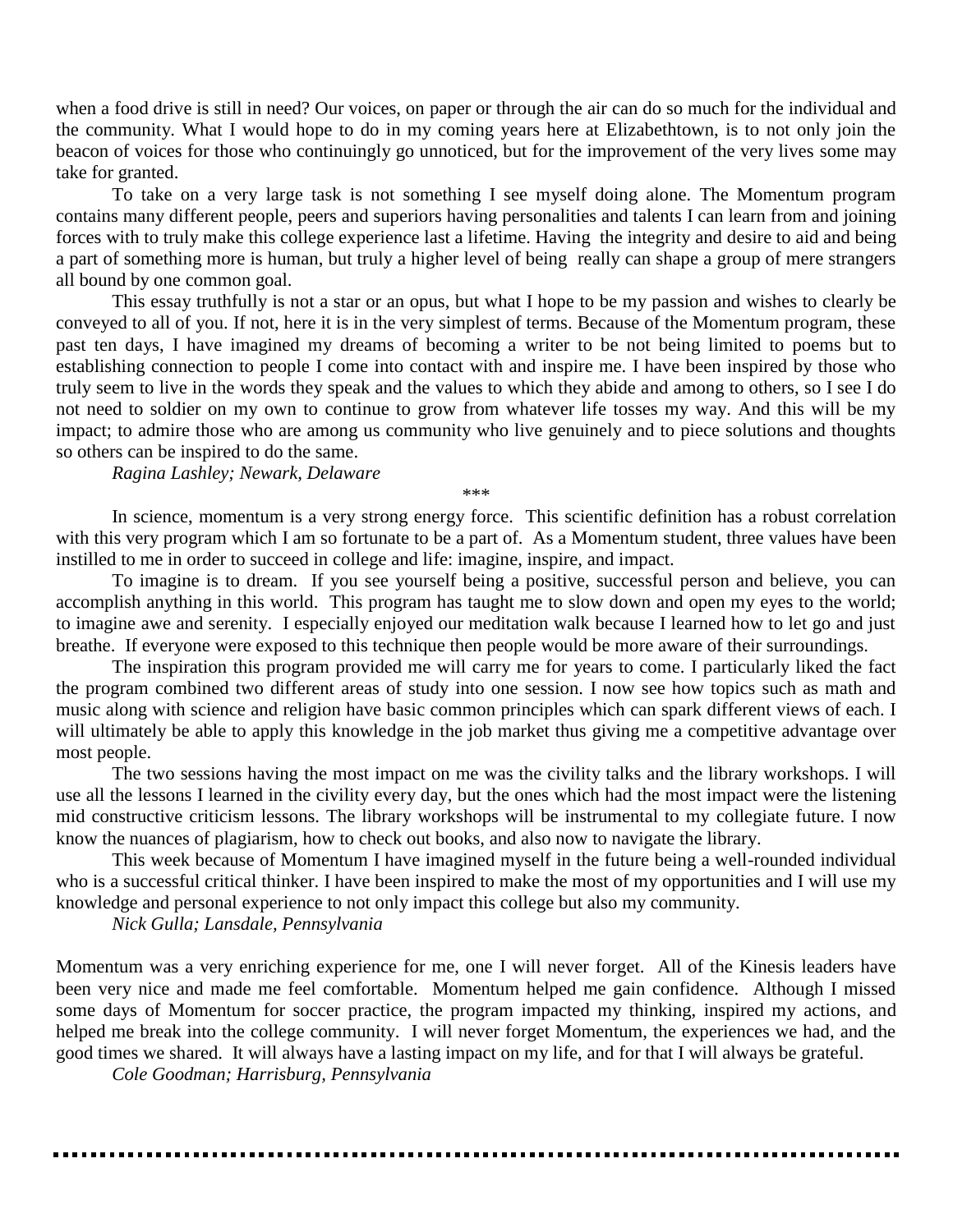Momentum: Inspire, Imagine, Impact. I had never been good with change. It was something, growing up, I had tried to avoid at all cost. This past week at Momentum has shown me how living life avoiding change is one of the most stupid things I could do. This week has shown me although change can be scary, it is something which can be wonderful and change my life for the better.

When I first imagined the start of my college career, I never would have been able to imagine what is now my reality. I was lucky enough to have my roommate, Taz, also be in the Momentum program. It has allowed us to become great friends and bond over our common experiences. I never would have been able to imagine how making friends would be so easy and those friends would be such interesting and amazing people. I have learned life can be whatever I imagine it to be, sometimes even better.

During Momentum inspiration really was around every corner. Stephanie Rankin through "Civility in Campus Life," has inspired me to be the best student I can be, not only academically but also socially. Although everyone I have meet has inspired me in one way or another, no one has inspired me more that the Kinesis students. You can tell just by the look on their faces this is where they truly want to be and they are here for us no matter what we may need in the future.

This past week is one of those weeks in my life which I will never forget. This program has impacted my mind as well as my view of college. I am thankful for the opportunity and cannot think of a better way to start my college career.

Inspire, imagine, impact. Each of these three words is powerful in its own way and means something different to the each of us. Because of the Momentum program these past ten days I have imagined a better future for myself full of new friends and a rewarding career I enjoy. I have been inspired to do all I can do to insure myself and those whom I love a bright future. And in the end of all this I hope to be able to impact those around me and Elizabethtown College as much as it has impacted me.

\*\*\*

*Zoey Lee; Mechanicsburg, Pennsylvania*

Coming into college as a freshman just last week I imagined it would be terrifying mostly because I did not know what to expect. When I got to the campus, what I imagined it to be became reality. The campus was huge and unfamiliar. Needless to say, I had no idea where to go or what to do which was pretty overwhelming. But when I got to my dorm and saw my roommate the feeling of "Oh, I am not going have any friends" disappeared because she and I got along really well. I started to feel even better about the whole college experience when we had our first Momentum session and I saw we were all in the same boat.

After spending a week here and going to numerous sessions, I am inspired to not be afraid of the college experience and to make the best of everything that is thrown my way. Meeting different professors gave me an understanding of what I should expect when classes begin along with becoming more aware of what professors expect from me. The Momentum program had a huge impact on the beginning of my college experience. It is reassuring to know I am already starting to get the hang of things only after spending ten days here, and I am sure it will only get better from here.

Because of the Momentum program these past ten days I have imagined a brighter future for myself because of all the information and resources provided to me. I have been inspired to take advantage of these resources in order to be successful and to make the best of this experience. It inspired me to work hard at achieving my goal of becoming a pediatrician so I can help children and make an impact in the world.

*Tasnim Chowdhury; Hawthorne, New Jersey*

"My Experience at Momentum" (Imagine, Impact, Inspire)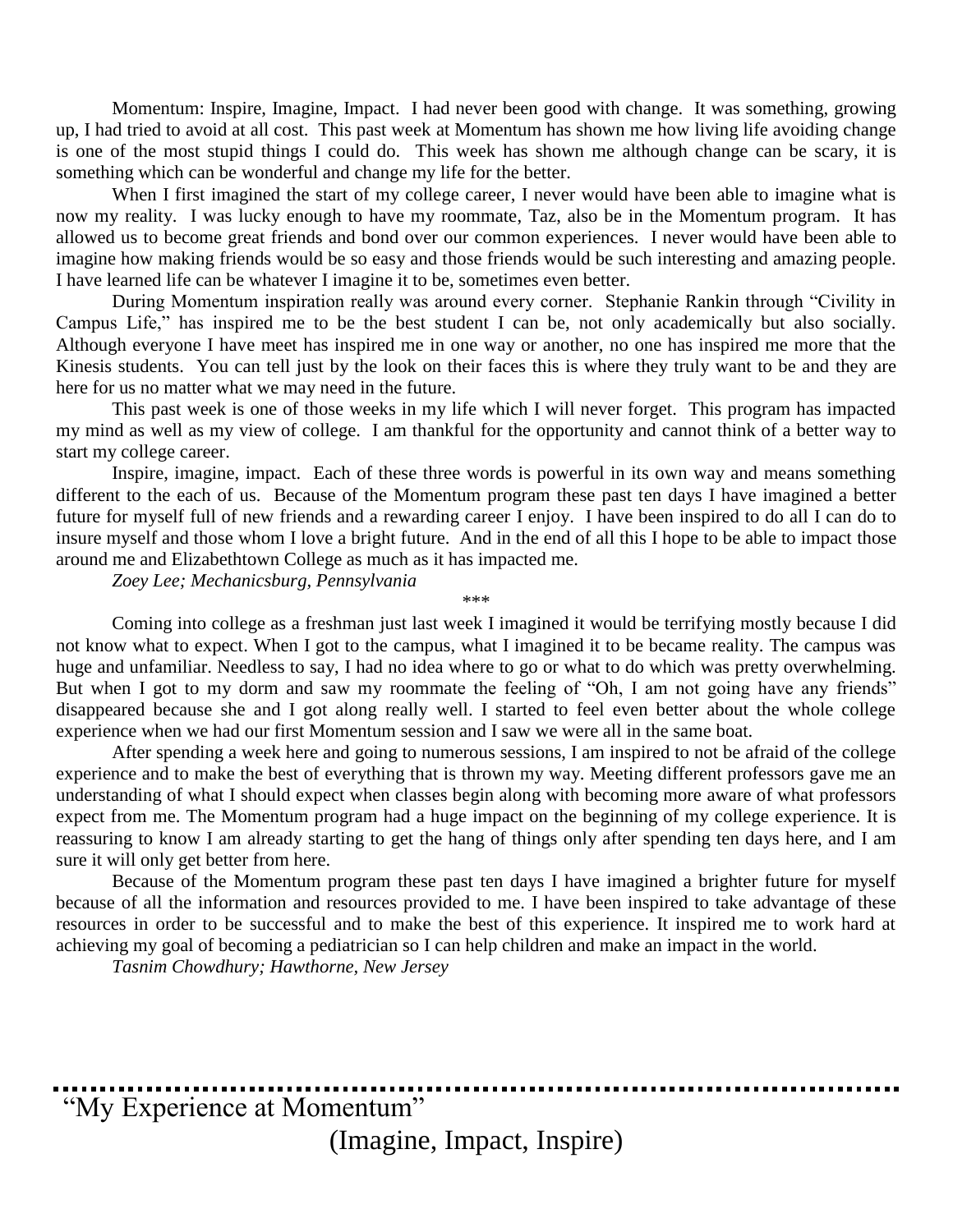Momentum, Momentum What can I say? 11 hours of work, 3 hours of play, When I thought of momentum I thought of agility and speed It is defined as "Physics The quality of motion of a moving body, Measured as a product of its mass and velocity" Keyword Energy "The force with which a body moves" Body as in group Which is made up of us. Baby birds that have flown the coop Introduced to so many new faces In so little time Being clueless and bemused Transitions into Laughs and smiles What to expect No one knows But we learn We learn best Outside of our comfort zone To take risk, To be bold, Unafraid of the unknown To have courage to roam To aspire your own road New seminars each day Portraying different conceptions on life Meeting professors and RAs With Kinesis keeping us alive To motivate to think of future To have a new state of mind Momentum is a rush of emotions gone wild. You will not quite understand you must only take my word I suggest new freshman should be introduced to this world The world of Momentum where energy and confidence decrease fear Where I soon hope to be a Kinesis next year Welcoming new freshman and helping them feel at home As the present Kinesis did Always around so you feel less alone This week because of Momentum I have imagined myself in class Asking questions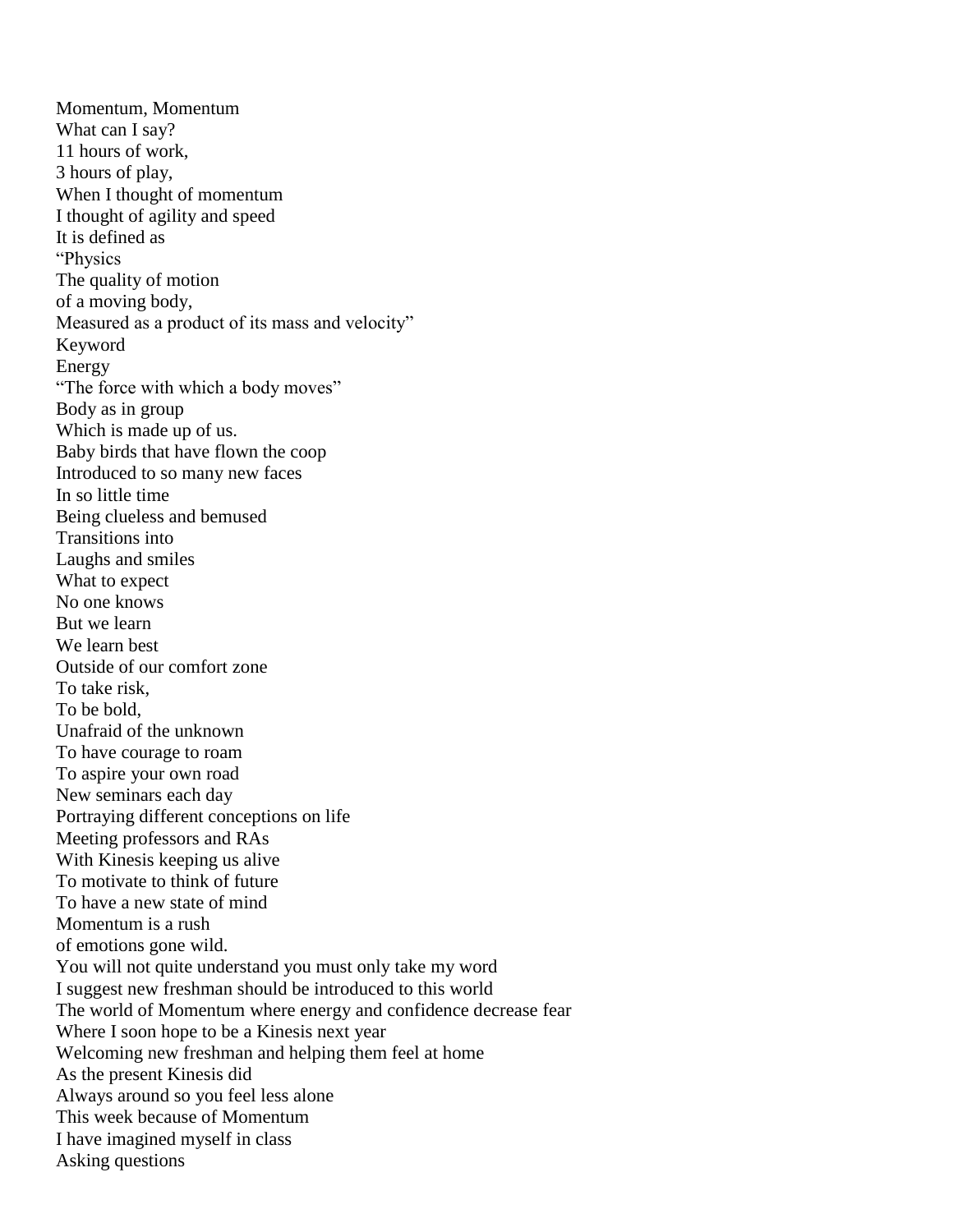Using critical thinking and paving my own life path I have been inspired to construct and create Numerous projects that will leave my mark before I graduate Together as Momentum We will graduate as an entire class And this is the impact I want to have.

- *Lizabeth Cooper; Brooklyn, New York*

Momentum students are mentored and advised by the Kinesis Peer Academic Advisors. Many of the Kinesis students were in the Momentum program in 2011-2012. Here is a collection of their essays reflecting on their development as leaders in the program.

\*\*\*

As a former Momentum student I felt I knew the Momentum program much better than any faculty or evaluation could ever know. Last year I experienced so many good things and at the same time I took note of the things I did not enjoy so much. I wanted the list of things I did not enjoy to be much smaller for this year's Momentum class. As our ten days have come to a sad end I have realized our goals have come to fruition. Last year I was able to observe the Kinesis who served as my mentors and I understood what I got from them, I loved, and what I did not get and I felt I needed. I wanted to be everything I experienced and more for the students coming in. Each Momentum student I met was full of new stories and interesting experiences and personalities teaching me so much. I do not think they realize how much I appreciate them for what I have learned. I hope they have learned as much from me. Many of them were able to open up to me and tell me exactly how they were feeling. I understand the emotions running in a first year student's head as they begin their college journey. It is very confusing. There is fear, excitement, joy, sadness, and anxiety of what is to come. Momentum acts as a tool to remove those negative feelings. I wanted our students this year to quickly overcome the anxiety and fear and only feel the excitement and joy.

I have never been a leader of a large group of people who were younger than me before so I had a bit of anxiety as I waited for the students to arrive on the first morning. I did not know how to cultivate bonds between kids who may not have much in common or who were scared of this monumental experience they were about to have. As I watched the group grow closer I realized they were ready for their college journey. I loved to watch them laugh together after a Kinesis popped a water balloon over a student's head in the water triathlon. I felt the familial bond they had created with one another as they conversed on the bus back from Philadelphia. It was heartwarming when the barriers the Momentum students had created before coming here seemed to slowly melt away. Some barriers dissipated faster than others but little by little I noticed everyone creating friendships I Personally know will last for a long time as my best friend was also in Momentum.

This group means even more to me than my original Momentum group because each one of these students was my responsibility over these two weeks. They taught me and I taught them, or so I hope. I loved the experience I had this time around in the program and I truly believe we overcame every hurdle thrown our way as leaders and we created a cohesive group of incoming freshmen who would be close for the next four years. Being a Kinesis has been one of the best things which have happened to me since I came to Elizabethtown and I would willingly do it again in an instant.

- *Miguel Ruiz; Philadelphia, Pennsylvania*

Being on the other side of the Momentum program has been a wonderful experience. I have gained knowledge and gathered skills by being a leader. Being a leader of this great program has been different then I originally thought, and challenges make me a better leader. Momentum really plays into the words imagine, inspire and impacted, and even as a leader these words each play a role in my part of Momentum. The students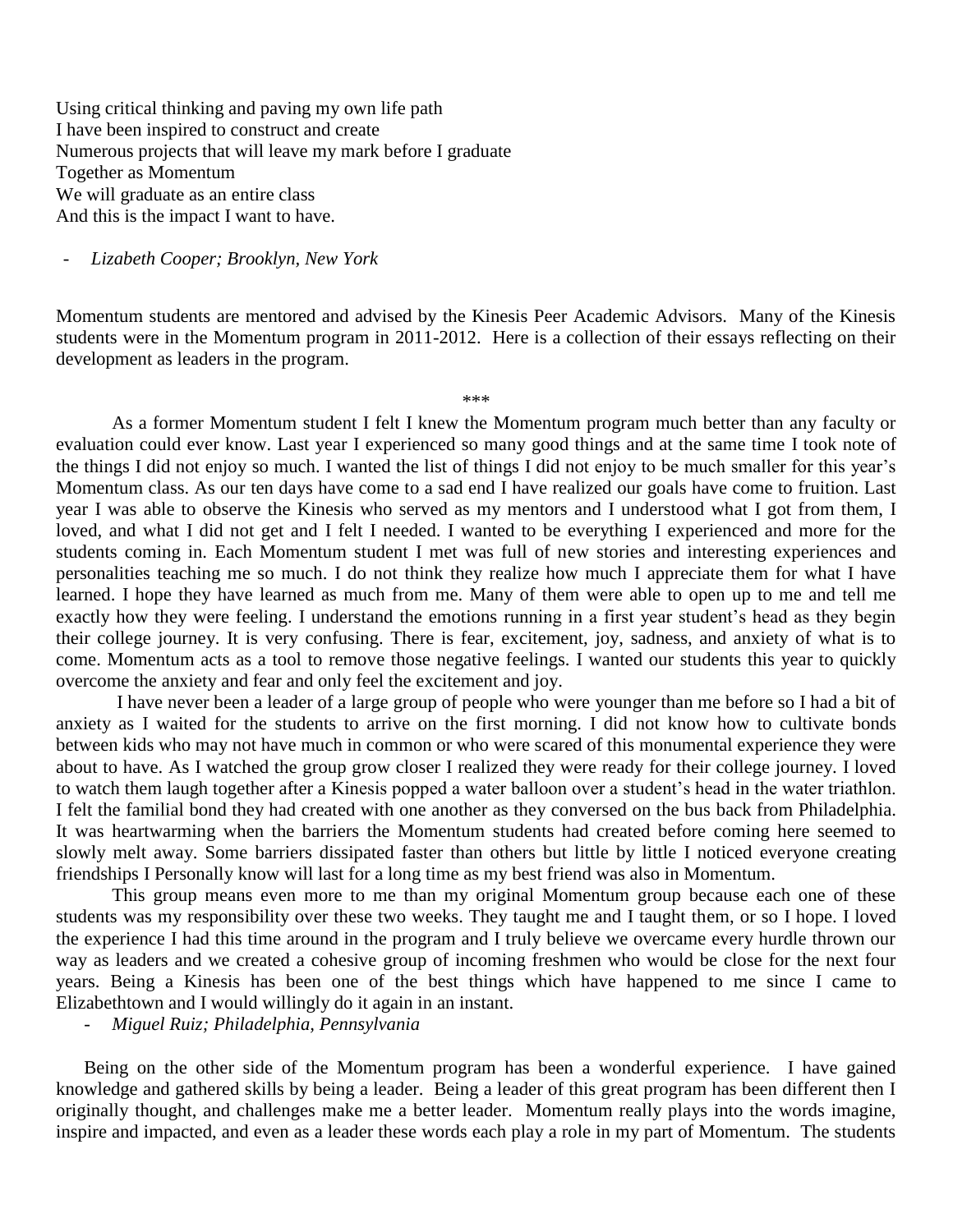in the program have really helped me with gaining more leadership skills and helped facilitate with the "three I's" of Momentum; imagine, inspire, and impact.

I have grown as a leader just through the Momentum program by having more confidence. Confidence is something every leader should have and exude when in front of a group, which helps you be proud and stand tall. Another characteristic has been furthered in these ten days is my teamwork. Teamwork is a big part of being a leader because no matter where you are, or what you do, you will have to deal with other people and the power struggles within the group. Another key skill has been gained is reliability. We are an important resource for these students and are relied on by them for many different things. The students becoming trusting of us and we help them in any way possible. Overall Momentum has made me a better leader to help me become a more responsible student on campus.

Imagine, inspire, and impact have been the three words which are the key to this week. The first word, imagine, has been a large part of the beginning of this Momentum year. I was imagining how Momentum would not be the same now as a Kinesis leader, and also without some of my peers who were in the group. I quickly realized being a Kinesis leader was different, but still a lot of fun and something I have been delighted to be a part of. Even the students of Momentum this year have been great to get to know and create bonds with, and I know even though Momentum is only a year old, I will be their Kinesis leader for their whole college career. The next word of the week is inspired. I have been inspired by my previous leaders to take this role, and now feel I have inspired others to follow in our footsteps through this college journey. The students this past week have also inspired me to follow my passions and show me I have inspired them to apply to be a Kinesis in the future. This week has also inspired me to possibly take on more leadership abilities and try to take more responsibilities when given the opportunity.

 The last word of the week is impact. I feel I have made and impact on the students of Momentum as well as on the faculty and staff, by being a role model for these first generation students. As a first generation student myself I was able to bring in personal experiences to help bring the students more close and feel equal with all. I feel they have been inspired by the Kinesis leaders to impact the college and prove to the world we can beat the odds and be the first to be a college graduate in our family. Overall these past ten days have made a change in my life and helped me be a better leader and role model for the future.

- *Shannon Bessonett; North Haven, Connecticut*

\*\*\*

Furthering my education at Elizabethtown College has been an enriching and rewarding experience. The most fulfilling part of this experience has been participating in the Momentum program. I remember the first day I arrived on campus and passed under the Momentum banner. I was nervous, excited and had absolutely no idea what to expect. This year I watched the 2016 Momentum group pass under the same banner with the same looks of fear and nervousness. I immediately knew my goal for the first ten days would be to eliminate the nervousness and make each student feel accepted and welcomed.

At first I was hesitant about applying to become a Kinesis leader. I was not sure I would be able to be a strong enough leader and positively impact the new Momentum group. I was quickly reassured by Professor Benowitz and I began to envision how I would like to help the new Momentum group. At the end of the first ten days of Momentum last year I wrote an essay describing how I was positively affected by the program. I gained a feeling of acceptance and opened my mind to new areas of study I had not previously given thought to. More importantly, I gained a large group of friends I could be myself around and trust. The Kinesis members helped to guide us through our first year of college, and the other Momentum students were there to take those first steps with me.

The Momentum program means something different to everyone, but each student gains a sense of belonging. Leaving home and making the transition to college can seem overwhelming. The Momentum program gives students the strength to overcome these fears and embrace their college experience with confidence. The greatest thing I personally gained from the Momentum program was friendship. I have met people through this program I most likely would never have known. This year I was able to watch the students slowly open up and express themselves. It was pretty amazing being able to watch the shyer students slowly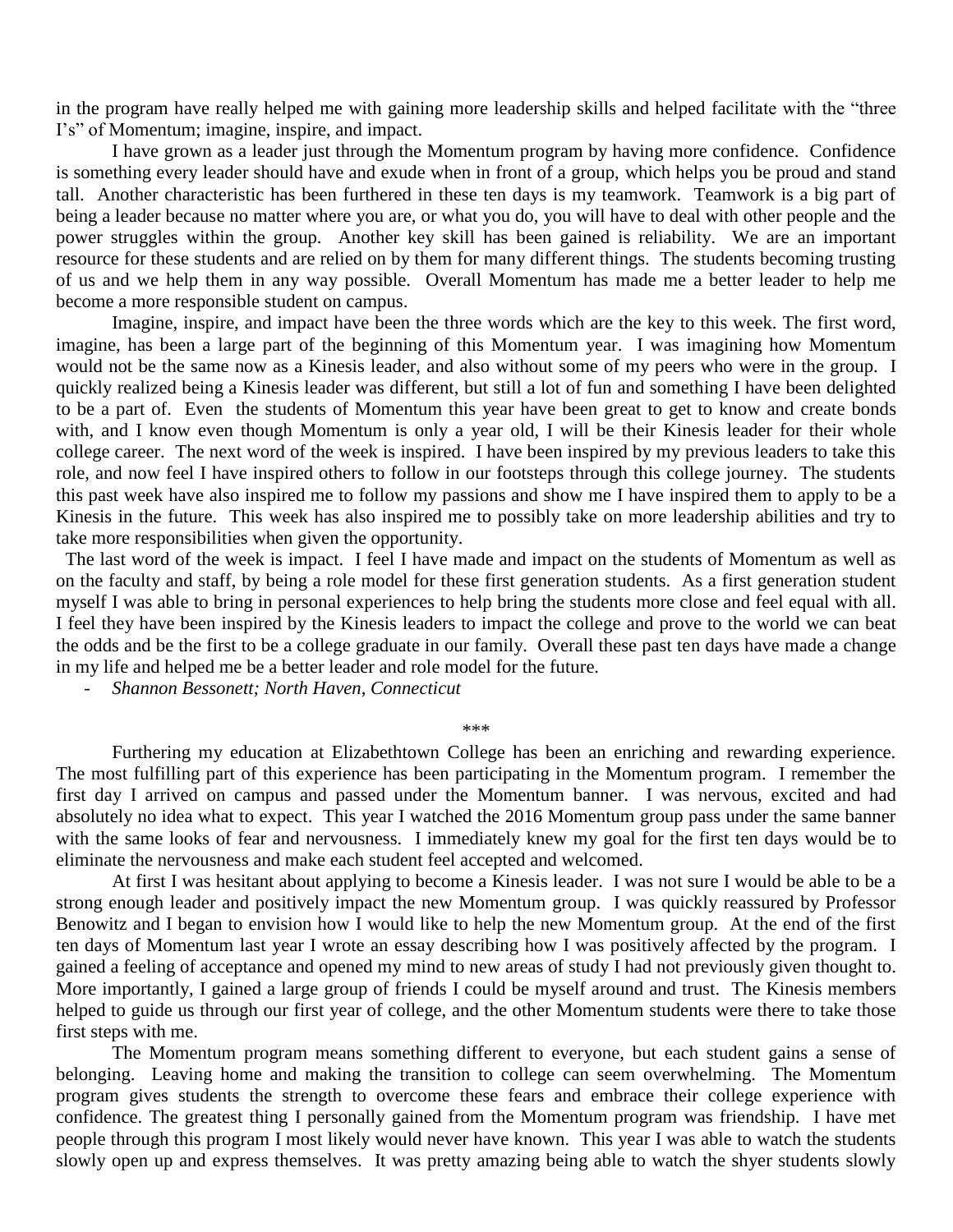become more outgoing. I am confident each student in this program has been able to create a strong friendship and the feeling of belonging which we all strive to find.

I enjoyed being a Kinesis leader and replacing the leaders I looked up to last year. The leaders had such a strong impact on my life here at Elizabethtown. I hope I have upheld their standards and the standards of the program. This program has given Elizabethtown College something special and I believe the program will continue to flourish throughout the upcoming years. I know the Momentum students of 2016 have experienced the positive and powerful impact of the Momentum program.

- *Luke Yanek; Schuylkill Haven, Pennsylvania*

\*\*\*

First off I want to say how appreciative I am for having the opportunity to be a part of the Momentum program for the second time. One year ago I knew I wanted to be a Kinesis leader. I have always loved holding a position where I can be a role model for younger children. I feel it is very important for children to have someone to look up to; especially during the transition between high school and college. This is a very vulnerable time for young adults because they are leaving their comfort zone.

The motto for Momentum is Imagine, Impact and Inspire. I also followed these guidelines while being a Kinesis leader. The first part of the motto is imagine. As a role model for these students I want them to imagine succeeding in college and everything they do. Having the ability to imagine themselves doing what they love will give them confidence to go in the direction of their passion. Believing they can accomplish their dreams is a goal of mine.

The second part of the motto is impact. During the ten days of the Momentum program my goal was to impact their lives. I had the opportunity to meet people from different backgrounds. This has made me appreciate everyone's differences. While I was trying to impact their lives they have also impacted mine. There were countless times when I was laughing until I had tears in my eyes. On a more serious note the way they impacted me will not be forgotten. It has shown me how I need to slow down and pay attention. Everyone has a story, and everyone has a journey. This has helped me improve my leadership abilities because I have more understanding of why people do the things they do. Instead of assuming a person is mean by what they say or their actions I keep in mind how I do not know everything they have been through.

The final part of the moot is inspire. In my opinion this is the most important part. I know I have had people I looked up to and they inspired me to accomplish so much more than I thought I could. I love nothing more than to inspire people and show them I believe in them and hope they are inspired to believe in themselves. Over the past ten days I have gotten to know people from various backgrounds who have showed me a lot. In essence they have inspired me to be a better person in everything I do.

The days were long and quite busy but I would not have traded the past ten days for anything. I loved getting to know all the new students. Learning about their stories and who they are has made me grow as a person. I hope the Momentum Programs continues for many more years so everyone has the opportunity to grow and learn as much as I did.

- *Anastasia Frees; Mohrsville, Pennsylvania*

\*\*\*

The 2012 Momentum Program at Elizabethtown College has changed my view as a leader tremendously. Being a Kinesis Peer Academic Advisor, I was responsible for not only guiding the Momentum students from one session to another, but I was also responsible for the behind the scene things; taking care of them, talking to them when they felt down, doing fun things with them, even when the scheduled programming ended. For the Kinesis leaders, Momentum started back during the spring semester 2012 with training sessions being held every week. Kinesis training then continued the Monday before all of the Momentum students were to arrive the Tuesday thereafter.

Tuesday was here. It was now 8:15 AM and the first car pulled up. I was greeted to find one girl very nervous about being in college. When I showed the Momentum student to her room in Myer, she still seemed to be nervous. It was not until she started seeing another student move in, when she realized she was going through the exact same thing. I could still see her somewhat fearful of the decision she has made. I started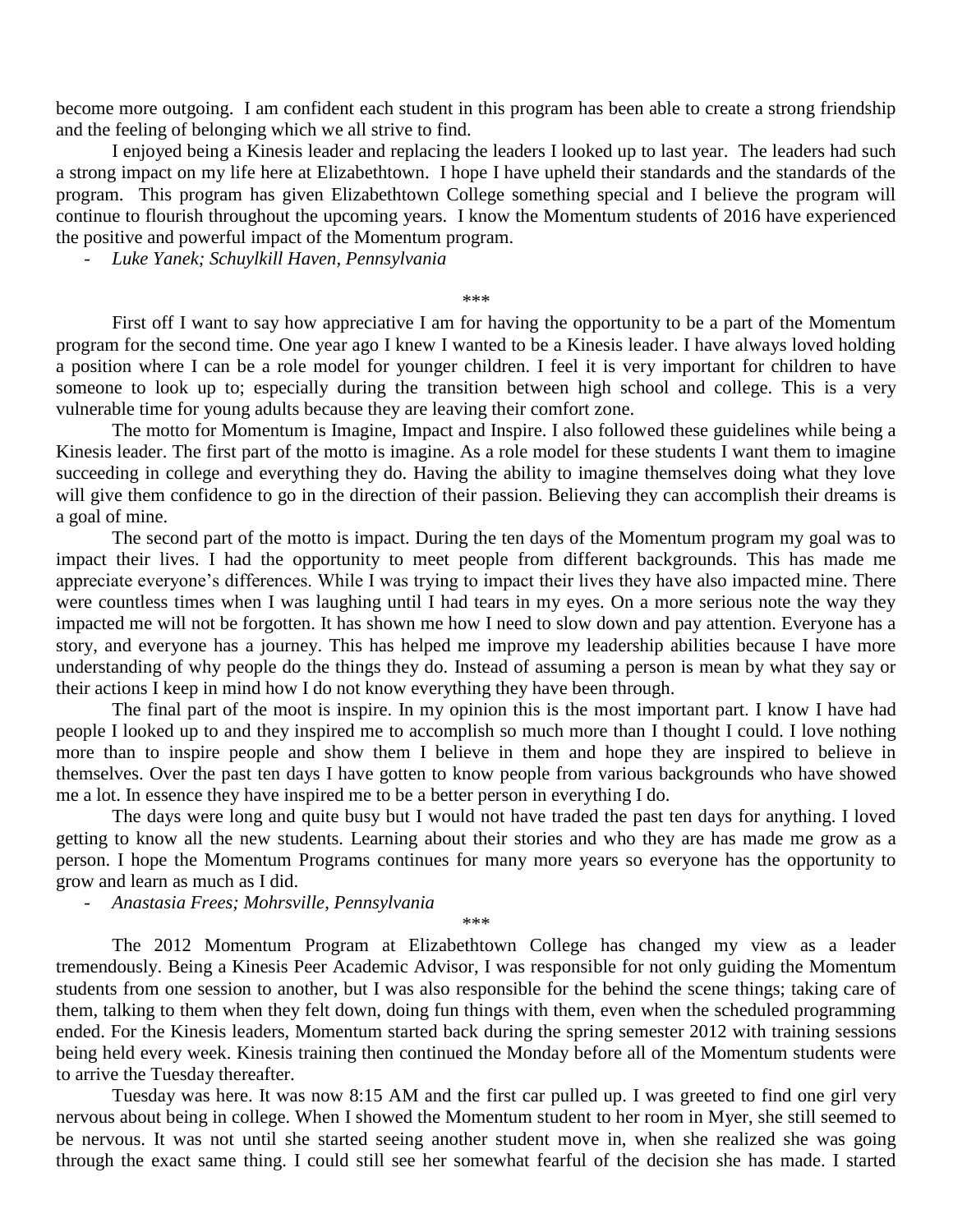talking to this student more than when I met her. We started talking about everything! We talked about where we were from, our families, what our hobbies were, practically everything under the sun! By the time I left to help the next Momentum student move in, I could tell she was starting to open up more and was more relaxed to be here.

It was not even the end of the first night when I really started to get to know the Momentum students. The first part of being a leader of a group of people you just met, is to get to know who they are. This is easier said, than done when you have a large group of people. I could tell the students knew how I was really trying to get to know them because not only did I make it a point to know their first name, I was remembering things like where they lived, and even their last name. I know it may not seem by knowing somebody's last name, is traits of a leader, but it really shows the students how you care.

Now when I entered college, and even up to just a short week ago, I was pretty set on my college minor. I wanted to minor in either business administration or psychology, possibly even both. Now being a part of the Momentum program last year, I pretty much knew what we were going to do in Philadelphia. When I was told that we would be attending an Art Museum, I am not going to lie, I was kind of bummed. I was told that we would have to take groups of either 4 or 5 students around the museum. When we got to the first painting, I decided to try something different, and act as an art curator. Acting as the curator, I got the students involved in the art. We discussed what the art seemed to be about, what they liked about it, or even what they hated about it. I then asked them to describe the piece in one or two words, and then asked them how they think their words tied into their time at college. How we discussed the art may not have been what the artist meant, but it definitely got the students involved and more interested in them. Afterwards, I thought to myself I really enjoyed the museum and curating to the students. I now have an understanding about wanting to minor in Art History.

Finally, as our 10-Day program concludes, I look back at the change I have instilled on these students, and how much they have changed my life for the better. I am privileged to say I got to be a Kinesis leader to the Momentum Program for the 2012-2013 year, here at Elizabethtown College.

- *Wayne Gross, Jr.; Prince Frederick, Maryland*

\*\*\*

My imagination has kept me busy throughout my life. When I was young, and there was nothing exciting to do, I used to spend time dreaming up what my future might be like. Would I become a secondarylevel social studies teacher? A graphic designer for a magazine? A historian at a big institution? When I came to Elizabethtown College, the Momentum Program helped me transition to life as a college student and independent adult, and to make such important decisions as what I might do with the rest of my life. I made great friends and learned lots about many subjects. The way I had imagined the rest of my life began to change and evolve as I changed and evolved and grew as a person. With the help of Momentum, I began to imagine my future not as a static destination, but suspended in a fluid state of motion, completely mobile and completely up to me. As a Kinesis, I have been able to imagine myself as a leader, part of a support system to help the new Momentum students learn and grow. There have not been many times in my life when I have been required to take responsibility for others, but being a Kinesis gave me an experience in leading the students, and a new confidence in my ability to do so.

The new view of the future motivated by Momentum inspired me. It made me want to make changes and to make certain my path in both college, and more generally, in life, would follow a passion of mine– history. I was shown many facets of the academic experience of college through the academic sessions in the program. I was plunged into the social atmosphere of college by being immediately immersed in a group of strangers with whom I spent countless hours each day, traveled to Philadelphia and Mt. Gretna after only a few days together, and who would go on to become some of my closest friends. The unconventional first week of college made a huge difference in my overall first-year experience. And in addition to inspiring my career path, Momentum inspired me to apply to be a Kinesis this year. I wanted to be a part of the life-altering week of fun, friendship, and the foundations of education on which to build four years of academic success. To be able to support and advise a new class of Momentum students as they transition to a new chapter in their lives is a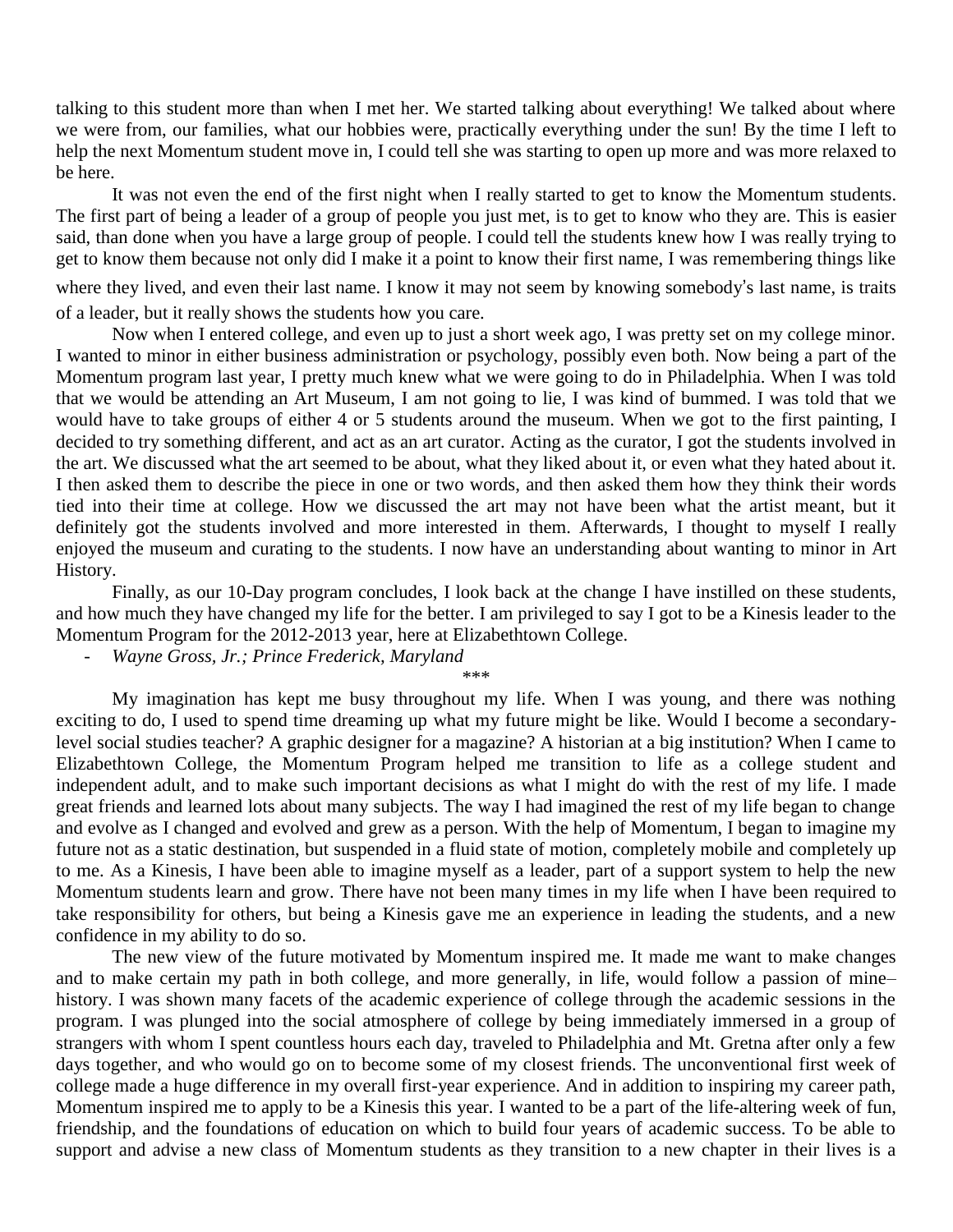lesson in responsibility and leadership, and is an invaluable privilege for me as a step forward in my own life. The trust the Momentum students place in me allows me to be a better leader because if they trust me, it makes me confident I can do a good job as their mentor.

The Momentum Program impacted me in manifold ways, and with hard work, I will be able to turn its impact into one which I can share. I can use the knowledge I have gained, relationships I have formed, and leadership I have earned to make myself a better person who will be able to serve others, whether through mentoring as a Kinesis for Momentum, or following my intended career path and sharing the joy of history and importance of the past in a museum. Being a Kinesis, the energy behind the Momentum, I have been able to form relationships not only are beneficial for the students, but also for me. Simply by being a leader in the program helps me to become a better leader. Momentum, like in its own physics definition, got things started for me in college and carried me through my first year, and is shaping up to make my second year gratifying and special. It is an appropriate name for such a life-changing and perpetually evolving program.

\*\*\*

- *Shanise Marshall; Red Lion, Pennsylvania*

When I stop to imagine what my first year of college would have been like without the momentum program, only one word comes to mind, "nightmare." A nightmare, a storm I feared my first year would be, but Momentum changed all of that. The program influenced me in a very positive way, and helped bring me to where I am now. A sophomore with a stable GPA and fairly involved in many activities on campus. This year I applied to become a Kinesis mentor. I wanted to continue this level of inspiration which was given to me by the last group of Kinesis. I wanted to be a useful tool for those incoming first year students who were just as lost and nervous as I was. It is because of this I feel like I have a sound understanding what they are going through. Now after being a Kinesis mentor for 10 days I realize just how much this job has meant the world to me. I have built a strong warm connection with many of the students and I truly care for them and actually want to be there for them. Unlike many of last year's Kinesis, I will make sure to make it a priority to be a strong resource for Momentum students who are in need and make a positive impact on their lives.

This year the motto for Momentum is, "imagine, inspire, impact." As the days went by I realized how important and powerful a message this motto contains. Being a Kinesis mentor is very similar to the kind of job I will be doing for the rest of my life as a high school teacher. I think of it as a very valuable source of preparation for the real world. I would have never joined this program as a Kinesis leader if it were because of the money. I joined because I actually care for the students and wish to guide them through what will of course be a hectic four years for them. Nothing will make me happier than to know the students I was in charge of advising are doing well in college and are obtaining good grades. I can only hope I am that lucky.

Because of the Momentum program, over these past 10 days, I have imagined a year of success for all the Momentum students thanks to the greatness of the program and the loving respect and guidance of the Kinesis students. I have been inspired to continue as a Kinesis mentor for as long as I possibly can. Lastly, I want to impact not only the lives of the students but also have a lasting effect on this campus as a whole, to show everyone there is more than meets the eye to this program. With the renewal of the momentum program for another year, the incoming first years were lucky enough to escape the storm, the nightmare that can be the first year of college. They are lucky to have a Kinesis mentor like me who actually cares about them, and I am lucky and grateful to have been given the wonderful opportunity to take part in the program yet again.

- *Brendon Zapata; Bethlehem, Pennsylvania*

\*\*\*

This is my second year being a Kinesis leader for the Momentum Program. The first year I was unsure what to expect. The program was new, and I did not know the students who would be a part of the program. As I met the students I started to feel more comfortable in my role as a leader for the program. The students seemed to feel comfortable approaching myself as well as the other Kinesis leaders. The success of last year's program as well as the relationships I have built last year played a major role in my participating in the program again this year.

Of the Kinesis leaders this year only two were returning Kinesis from the previous year. I was one of them along with Ginette Slaughter. The fact we knew what it takes to be a leader in this program we were not